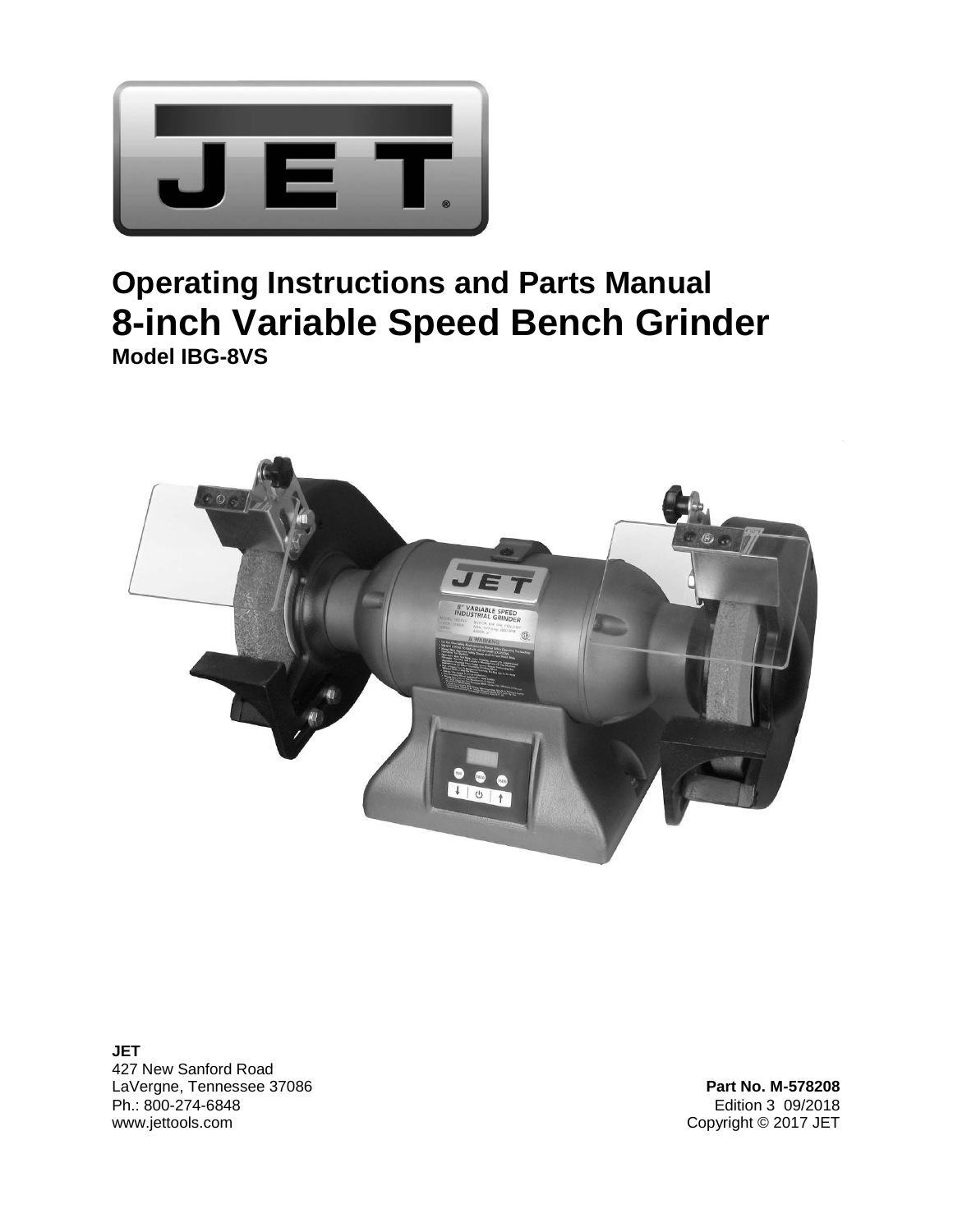

# 1.0 **IMPORTANT SAFETY INSTRUCTIONS**

#### **WARNING – To reduce risk of injury:**

- 1. Read and understand the entire owner's manual before attempting assembly or operation.
- 2. Read and understand the warnings posted on the machine and in this manual. Failure to comply with all of these warnings may cause serious injury.
- 3. Replace warning labels if they become obscured or removed.
- 4. This bench grinder is designed and intended for use by properly trained and experienced personnel only. If you are not familiar with the proper and safe operation of a bench grinder, do not use until proper training and knowledge have been obtained.
- 5. Do not use this bench grinder for other than its intended use. If used for other purposes, JET disclaims any real or implied warranty and holds itself harmless from any injury that may result from that use.
- 6. Always wear protective eye wear when operating machinery. Eye wear shall be impact resistant, protective safety glasses with side shields which comply with ANSI Z87.1 specifications. Use of eye wear which does not comply with ANSI Z87.1 specifications could result in severe injury from breakage of eye protection. (Everyday eyeglasses only have impact resistant lenses; they are NOT safety glasses.)
- *7.* Use the grinder's eye shields and spark guards. Also use respiratory protection if cutting operation is dusty.
- 8. Wear proper apparel. Do not wear loose clothing, neckties, rings, bracelets, or other jewelry which may get caught in moving parts. Non-slip footwear is recommended. Wear protective hair covering to contain long hair.
- *9.* Wear protective clothing such as apron or safety shoes, where the grinding activity presents a hazard to the operator.
- 10. Wear ear protectors (plugs or muffs) if the particular work requires it.
- 11. Do not operate this machine while tired or under the influence of drugs, alcohol or any medication.
- 12. Make certain the switch is in the OFF position before connecting the machine to the power supply.
- 13. Make certain the machine is properly grounded.
- 14. Make all machine adjustments or maintenance with the machine unplugged from the power source.
- 15. Remove adjusting keys and wrenches. Form a habit of checking to see that keys and adjusting wrenches are removed from the machine before turning it on.
- 16. Keep safety guards in place at all times when the machine is in use. If removed for maintenance purposes, use extreme caution and replace the guards immediately after completion of maintenance.
- 17. Check damaged parts. Before further use of the machine, a guard or other part that is damaged should be carefully checked to determine that it will operate properly and perform its intended function. Check for alignment of moving parts, binding of moving parts, breakage of parts, mounting and any other conditions that may affect its operation. A guard or other part that is damaged should be properly repaired or replaced.
- 18. Provide for adequate space surrounding work area and non-glare, overhead lighting.
- 19. Keep the floor around the machine clean and free of scrap material, oil and grease.
- 20. Keep visitors a safe distance from the work area. Keep children away.
- 21. Make your workshop child proof with padlocks, master switches or by removing starter keys.
- 22. Give your work undivided attention. Looking around, carrying on a conversation and "horseplay" are careless acts that can result in serious injury.
- 23. Keep proper footing and balance at all times so that you do not fall into or lean against the grinding wheel or other moving parts. Do not overreach or use excessive force to perform any machine operation.
- 24. Disconnect grinder from power source before servicing and when changing abrasive wheels.
- 25. Use recommended accessories. The use of improper accessories may cause risk of injury to persons.
- 26. Turn off the machine before cleaning. Use a brush to remove chips or debris — do not use your hands.
- 27. Never leave the grinder running unattended. Turn power off and do not leave machine until wheels come to a complete stop.
- 28. Remove loose items and unnecessary work pieces from the area before starting the grinder.
- 29. Don't use in dangerous environment. Don't use power tools in damp or wet location, or expose them to rain. Don't use this grinder in a flammable environment. Keep work area well lighted.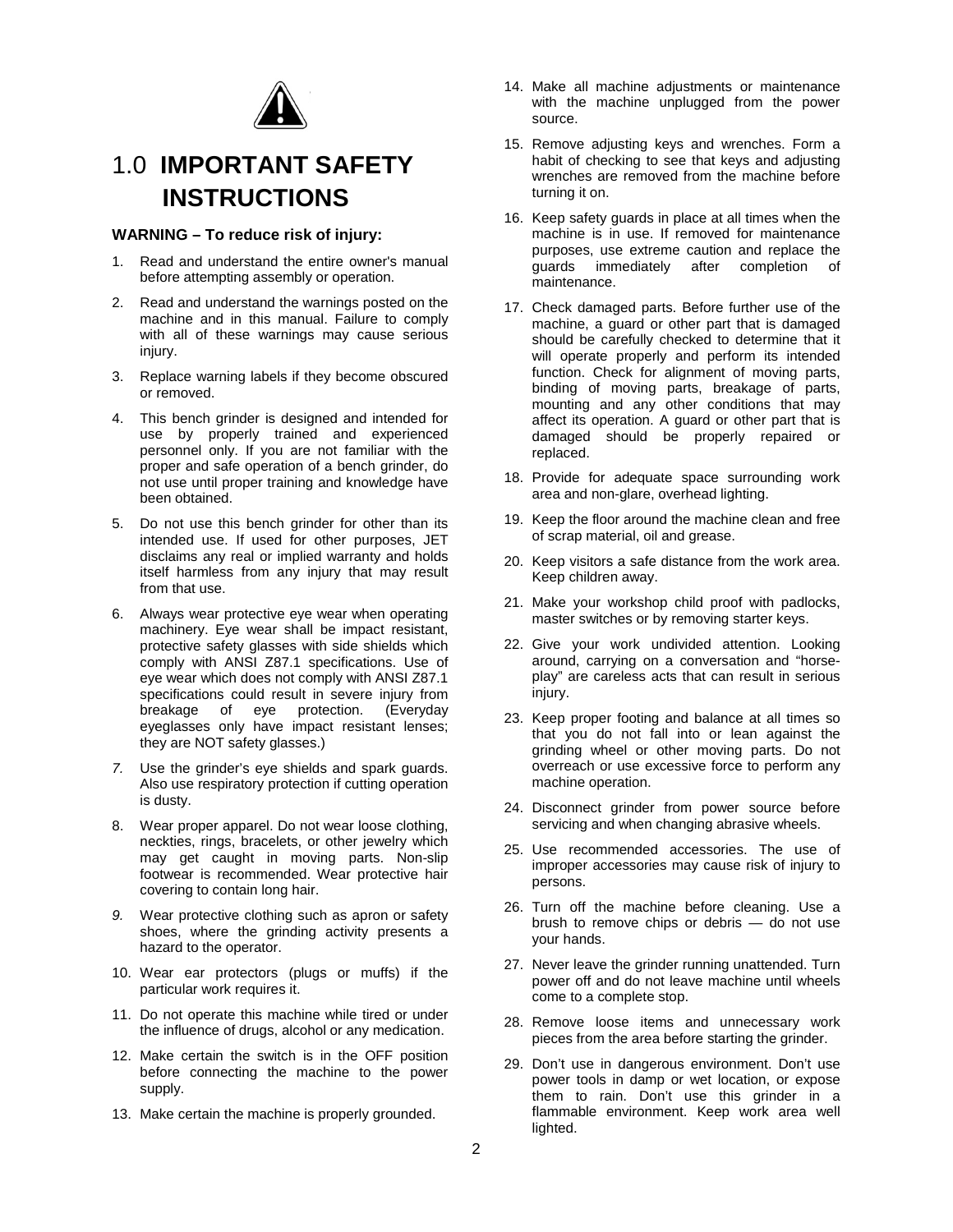- 30. Keep work area clean. Cluttered areas and benches invite accidents.
- 31. Use the right tool. Don't force tool or attachment to do a job for which it was not designed.
- 32. Use proper extension cord. Make sure your extension cord is in good condition. When using an extension cord, be sure to use one heavy enough to carry the current your product will draw. An undersized cord will cause a drop in line voltage resulting in loss of power and overheating. Table 1 *(see sect. 6.2)* shows the correct size to use depending on cord length and nameplate ampere rating. If in doubt, use the next heavier gage. The smaller the gage number, the heavier the cord.
- 33. Maintain tools with care. Keep tools sharp and clean for best and safest performance. Follow instructions for lubricating and changing accessories.
- 34. Direction of feed: Feed work into a blade or cutter against the direction of rotation of the blade or cutter only.
- 35. Do not overtighten wheel nut.
- 36. Frequently clean grinding dust from beneath grinder.
- 37. Use grinding wheel suitable for speed of grinder.
- 38. Inspect abrasive wheels for cracks or other forms of damage. Perform a "ring test" to check wheel integrity. Do not use a faulty or damaged wheel.
- 39. Verify that maximum RPM of abrasive wheels is compatible with speed of grinder. Do not remove the blotter (label) from either side of a grinding wheel.
- 40. Allow abrasive wheels to reach full RPM before starting the grinding operation.
- 41. Do not crowd the work so that the wheels slow.
- 42. Tool rests should be adjusted to approximately 1/16" from wheel surface.
- 43. Do not grind on the side of a wheel; do all work on the grinding face or edge near the tool rest.
- 44. Do not grind aluminum or magnesium, as these may pose a fire hazard.
- 45. Use only the flanges that are furnished with the grinder.
- 46. Do not start the grinder while a workpiece is contacting a grinding wheel.

**WARNING:** This product can expose you to chemicals including lead which is known to the State of California to cause cancer and birth defects or other reproductive harm. For more information go to http://www.p65warnings.ca.gov.

**WARNING:** Some dust, fumes and gases created by power sanding, sawing, grinding, drilling, welding and other construction activities contain chemicals known to the State of California to cause cancer and birth defects or other reproductive harm. Some examples of these chemicals are:

- lead from lead based paint
- crystalline silica from bricks, cement and other masonry products
- arsenic and chromium from chemically treated lumber

Your risk of exposure varies, depending on how often you do this type of work. To reduce your exposure to these chemicals, work in a wellventilated area and work with approved safety equipment, such as dust masks that are specifically designed to filter out microscopic particles. For more information go to http://www.p65warnings. ca.gov/ and http://www. p65warnings.ca.gov/wood.

## **SAVE THESE INSTRUCTIONS**

#### **Familiarize yourself with the following safety notices used in this manual:**

# **ACAUTION**

 This means that if precautions are not heeded, it may result in minor injury and/or possible machine damage.

**AWARNING** This means that if precautions are not heeded, it may result in serious, or possibly even fatal, injury.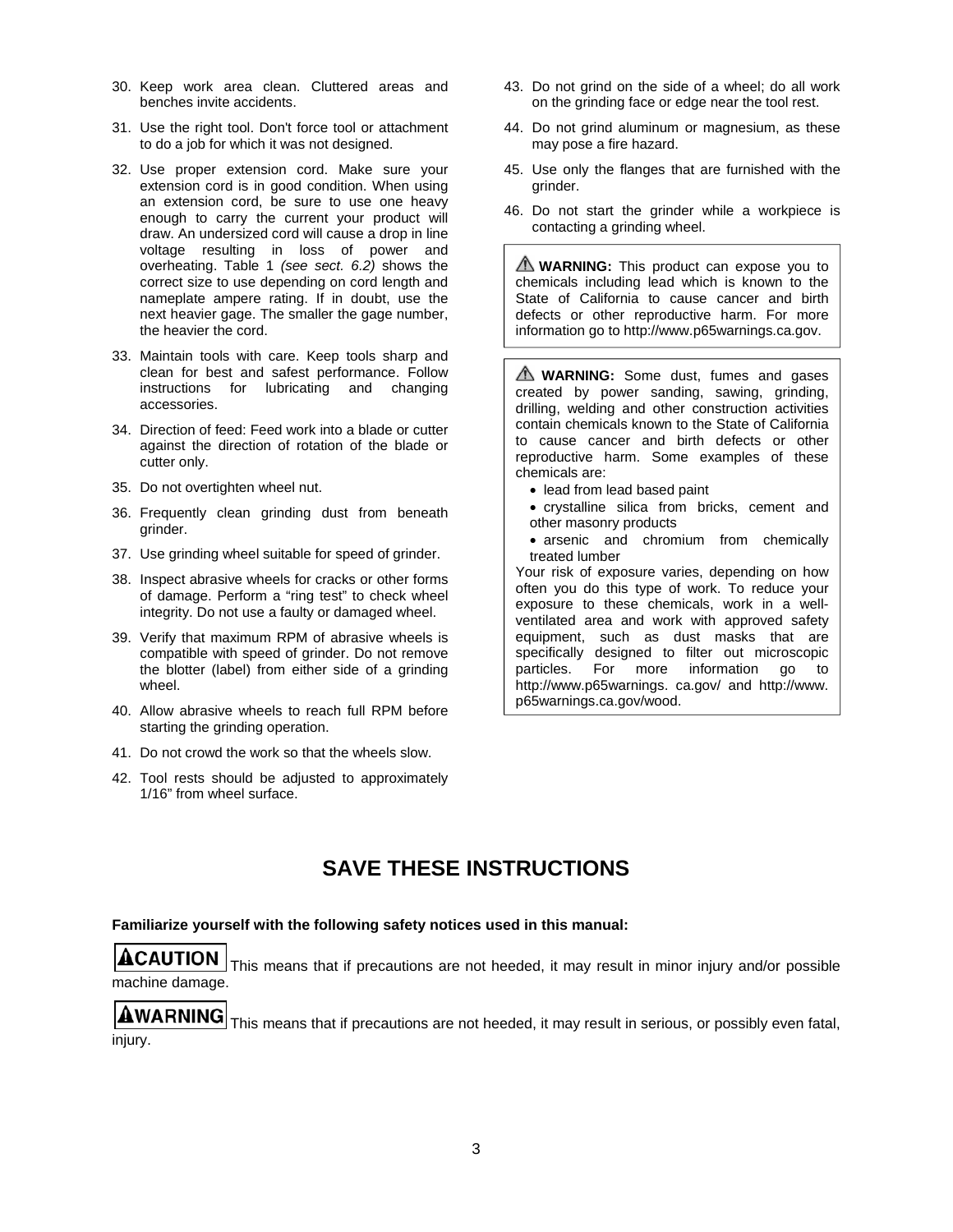# 2.0 Table of contents

#### **Section**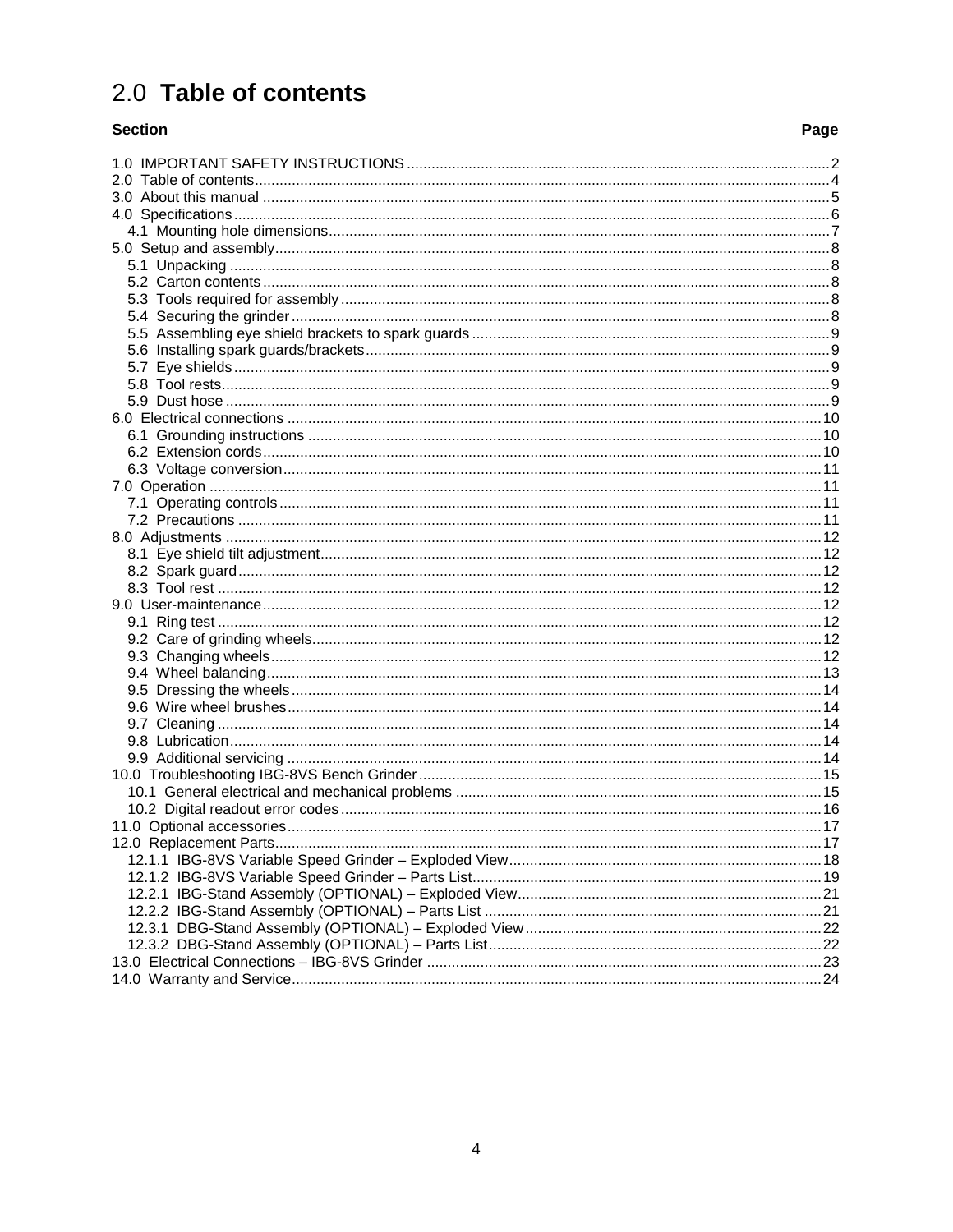## 3.0 **About this manual**

This manual is provided by JET, covering the safe operation and maintenance procedures for a JET IBG-8VS Variable Speed Bench Grinder. This manual contains instructions on installation, safety precautions, general operating procedures, maintenance instructions and parts breakdown. Your grinder has been designed and constructed to provide consistent, long-term operation if used in accordance with the instructions set forth in this document.

The operator is encouraged to familiarize him/herself with ANSI B7.1 – *Safety Requirements for Use, Care and Protection of Abrasive Wheels.*

If there are questions or comments, please contact your local supplier or JET. JET can also be reached at our web site: www.jettools.com.

Retain this manual for future reference. If the grinder transfers ownership, the manual should accompany it.

**AWARNING** Read and understand the entire contents of this manual before attempting assembly **or operation! Failure to comply may cause serious injury!** 

Register your product using the mail-in card provided, or register online: http://www.jettools.com/us/en/service-and-support/warranty/registration/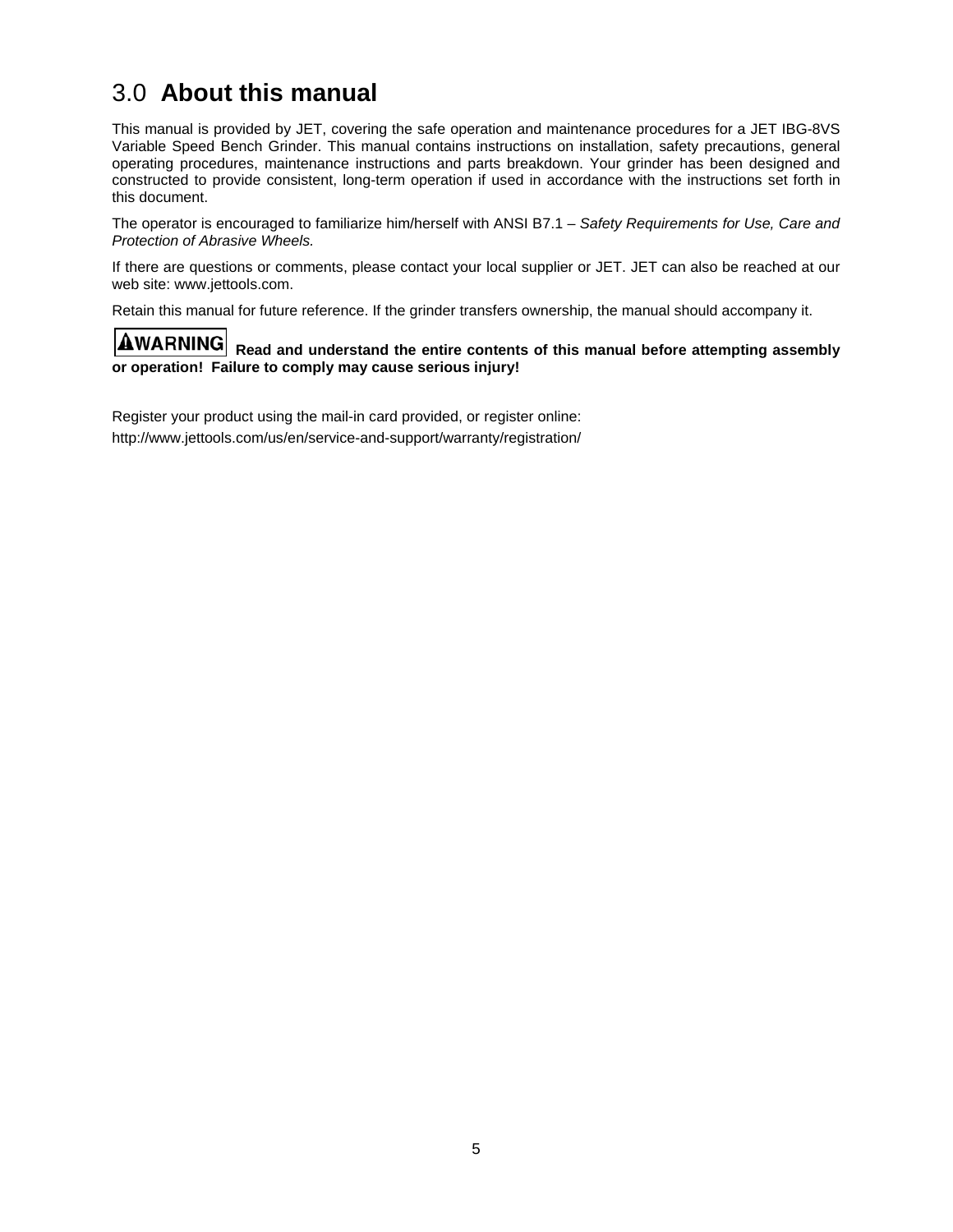# 4.0 **Specifications**

| Model number                             | <b>IBG-8VS</b>                                      |  |  |
|------------------------------------------|-----------------------------------------------------|--|--|
| Stock number                             | 578208                                              |  |  |
| <b>Motor and Electricals</b>             |                                                     |  |  |
| Motor type                               | Totally enclosed fan-cooled induction with inverter |  |  |
| Horsepower (true output)                 | 1                                                   |  |  |
| Motor phase                              | 3                                                   |  |  |
| Voltage                                  | 115/230V (prewired 115V)                            |  |  |
| Input power                              | single phase                                        |  |  |
| Cycle                                    | 60 Hz                                               |  |  |
| Listed FLA (full load amps)              | 7/3.5A                                              |  |  |
| On/off switch                            | <b>TACT</b> switch                                  |  |  |
| Motor speed                              | Variable, 900-3600 RPM                              |  |  |
| Power cable size                         | 16AWG x 3C SJT, 6 ft. (182 cm)                      |  |  |
| Power plug installed                     | 5-15P, 125V/15A                                     |  |  |
| Recommended circuit size <sup>1</sup>    | 15A                                                 |  |  |
| Sound emission without load <sup>2</sup> | 75 dB at 3 ft.                                      |  |  |
| Arbor and grinding wheels                |                                                     |  |  |
| Arbor diameter                           | 5/8 in. (16mm)                                      |  |  |
| Wheel size (dia. x width)                | 8 x 1 in. (16 x 25.4mm)                             |  |  |
| Wheel bore                               | 5/8 in. (16mm)                                      |  |  |
| Wheel material                           | aluminum oxide                                      |  |  |
| Wheel grits                              | 36 and 60                                           |  |  |
| Wheel flange diameter                    | 3-3/8 in. (85mm)                                    |  |  |
| Wheel speed                              | Variable, 900-3600 RPM                              |  |  |
| Arbor nut maximum tightening torque      | 20 lbf•ft (270 kgf•cm)                              |  |  |
| Tool rest distance to wheel              | adjustable                                          |  |  |
|                                          |                                                     |  |  |
| Main materials                           |                                                     |  |  |
| Arbor                                    | Steel                                               |  |  |
| Base                                     | Cast iron                                           |  |  |
| Motor housing                            | Sheet metal                                         |  |  |
| Inner wheel guard                        | Cast iron                                           |  |  |
| Outer wheel guard                        | Aluminum                                            |  |  |
| Flange washers                           | Cast iron                                           |  |  |
| Tool rests                               | Cast iron                                           |  |  |
| Eye shields                              | Clear polycarbonate                                 |  |  |
| Spark guards                             | Steel                                               |  |  |
| <b>Knobs</b>                             | Polymide                                            |  |  |
| Connector sleeve                         | <b>ABS</b>                                          |  |  |
| T-fitting                                | <b>ABS</b>                                          |  |  |
| <b>Dimensions</b>                        |                                                     |  |  |
| Mounting hole centers                    | 8-1/2 in. (215mm)                                   |  |  |
| Mounting hole diameters                  | 7/16 in. (11mm)                                     |  |  |
| Footprint (width x depth)                | 9-1/2 x 8-1/16 in. (241.6 x 205 mm)                 |  |  |
| Assembled dimensions (LxWxH)             | 22-1/2 x 13-3/8 x 13-15/16 in. (572 x 340 x 354 mm) |  |  |
| Shipping dimensions (LxWxH)              | 22-13/16 x 13-1/2 x 14 in. (580 x 342 x 356 mm)     |  |  |
| Dust/swarf collection                    |                                                     |  |  |
| Dust port outside diameter               | 2-1/2 in. (63.5 mm)                                 |  |  |
| Required min. extraction volume          | 350 CFM                                             |  |  |
| Weights                                  |                                                     |  |  |
| Net weight<br>Shipping weight            | 66 lb (30.14 kg)<br>72 lb (32.55 kg)                |  |  |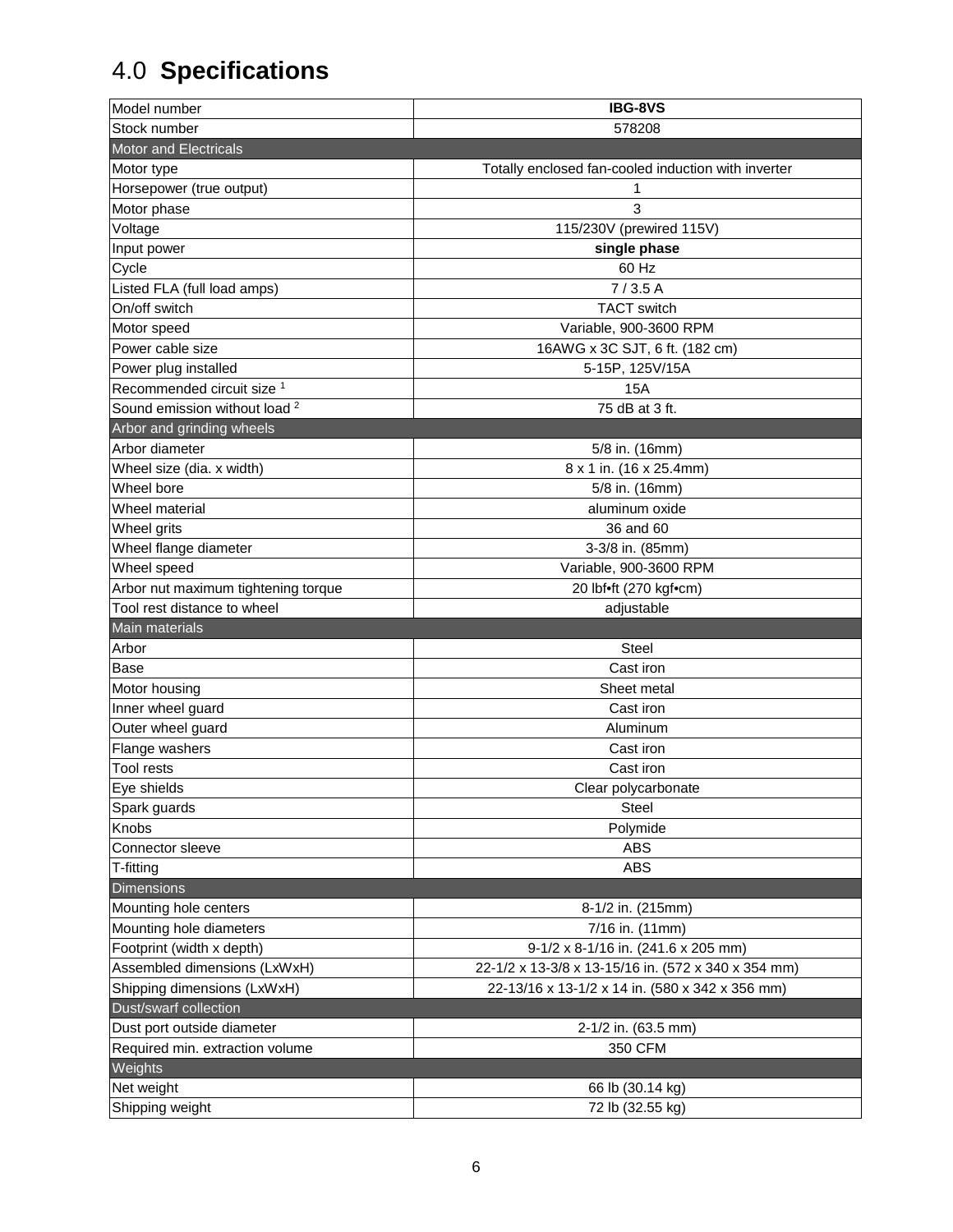*1 subject to local/national electrical codes.* 

*2 The specified values are emission levels and are not necessarily to be seen as safe operating levels. As workplace conditions vary, this information is intended to allow the user to make a better estimation of the hazards and risks involved only.* 

*L = length, W = width, H = height* 

*n/a = not applicable* 

*The specifications in this manual were current at time of publication, but because of our policy of continuous improvement, JET reserves the right to change specifications at any time and without prior notice, without incurring obligations.* 

## 4.1 **Mounting hole dimensions**



Figure 4-1: IBG-8VS hole centers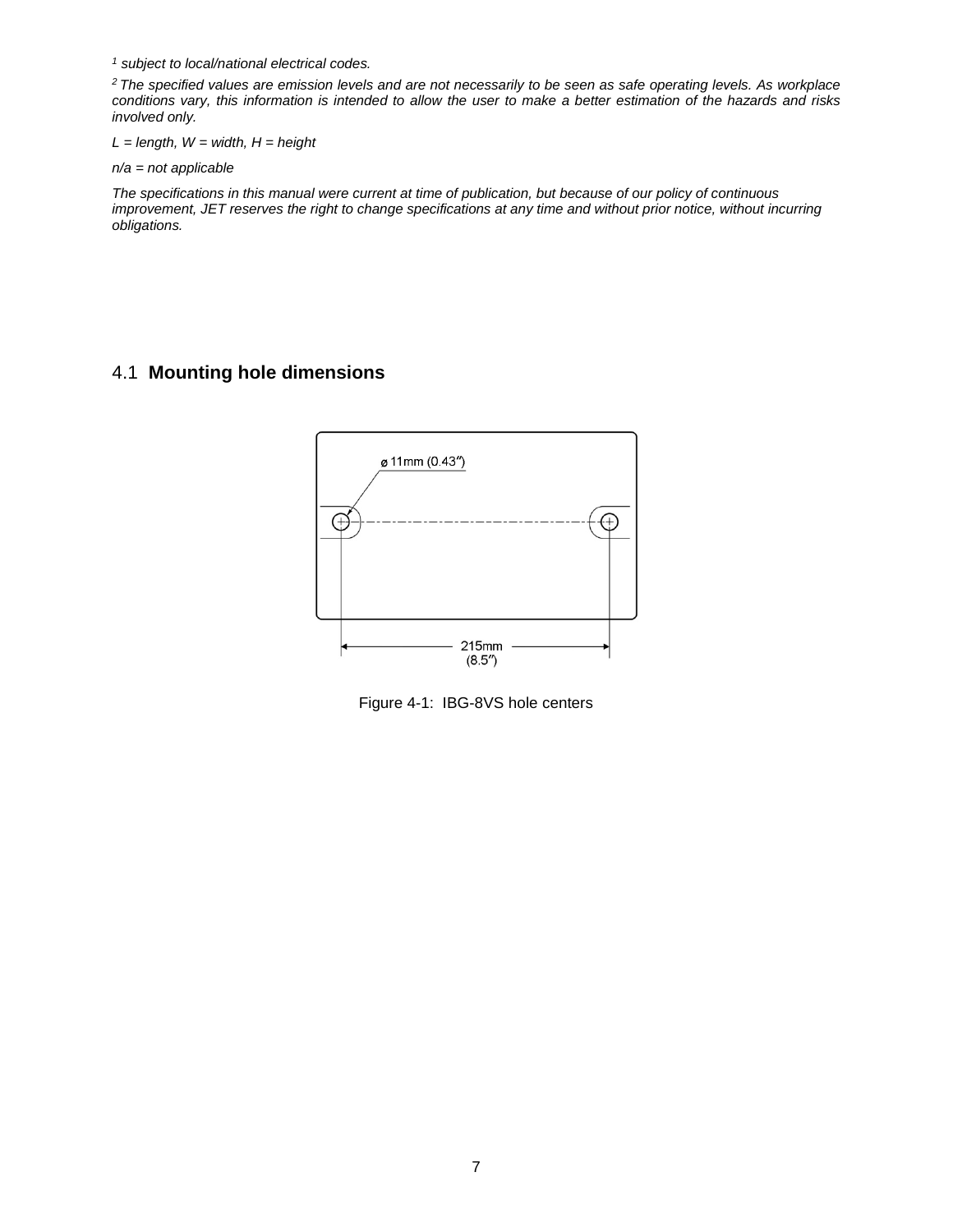# 5.0 **Setup and assembly**

## 5.1 **Unpacking**

Separate all parts from the packing material. Check each part against *sect. 5.2, Carton contents,* and make certain that all items are accounted for before discarding any packing material. (Check grinder first to verify if any parts have been premounted.)

### 5.2 **Carton contents**

*Refer to Figure 5-1.* 

- 1 ea Grinder *(not shown)*
- 1 ea Dust hose with T-connector *(not shown)*
- 1 ea Spark guard Left (A)
- 2 ea Lock knob (B)
- 1 ea Spark guard Right (C)
- 1 ea Eye shield bracket Left (D)
- 2 ea Flat washer, 1/4" (E)
- 1 ea Eye shield bracket Right (F)
- 2 ea Eye shield plate (G)
- 4 ea Truss head screw, 3/16 x 1/2" (H)
- 4 ea Hex cap screw, 3/8 x 3/4" (J)
- 4 ea Hex cap screw, 3/8 x 1/2" (K)
- 8 ea Flat washer 3/8" (L)
- 1 ea Tool rest Left (M)
- 1 ea Tool rest Right (N)
- 2 ea Eye shield (O)
- 1 ea Wheel dresser (P)

## 5.3 **Tools required for assembly**

Cross-point (Phillips) screwdriver 14mm (or adjustable) wrench

The IBG-8VS bench grinder requires only the assembly of the eye shields and tool rests. Additional tools may be needed for fastening the grinder to a workbench or stand. For your safety, do not plug the grinder into a power source until all assembly and adjustments are complete.

**AWARNING** Be sure that the bench grinder **is unplugged and the power switch is in the OFF position. Do not plug in the grinder to power until it is inspected for shipping damage, fully assembled, and moved to its permanent location. Failure to comply may cause serious injury.**

**AWARNING** Do not operate this grinder **without all guards and shields in place and in working order. Failure to comply may cause serious injury.** 

**AWARNING** Chipped or cracked wheels **can break up and cause serious damage to the grinder and/or severe injury to the operator. Regularly inspect wheels for damage.** 



*Figure 5-1: Carton contents* 

## 5.4 **Securing the grinder**

To prevent the machine from moving during operation, it should be securely mounted to a work surface or grinder stand. Fasteners for mounting are not included with the grinder.

- 1. Align the mounting holes on the grinder with predrilled holes in a bench or grinder stand. Figure 4-1 shows hole centers for mounting.
- 2. Insert M8 (or 5/16") bolts through the holes and tighten, using washers and nuts.

An optional pedestal stand (not included) is available from JET for your grinder. See *sect. 11.0.*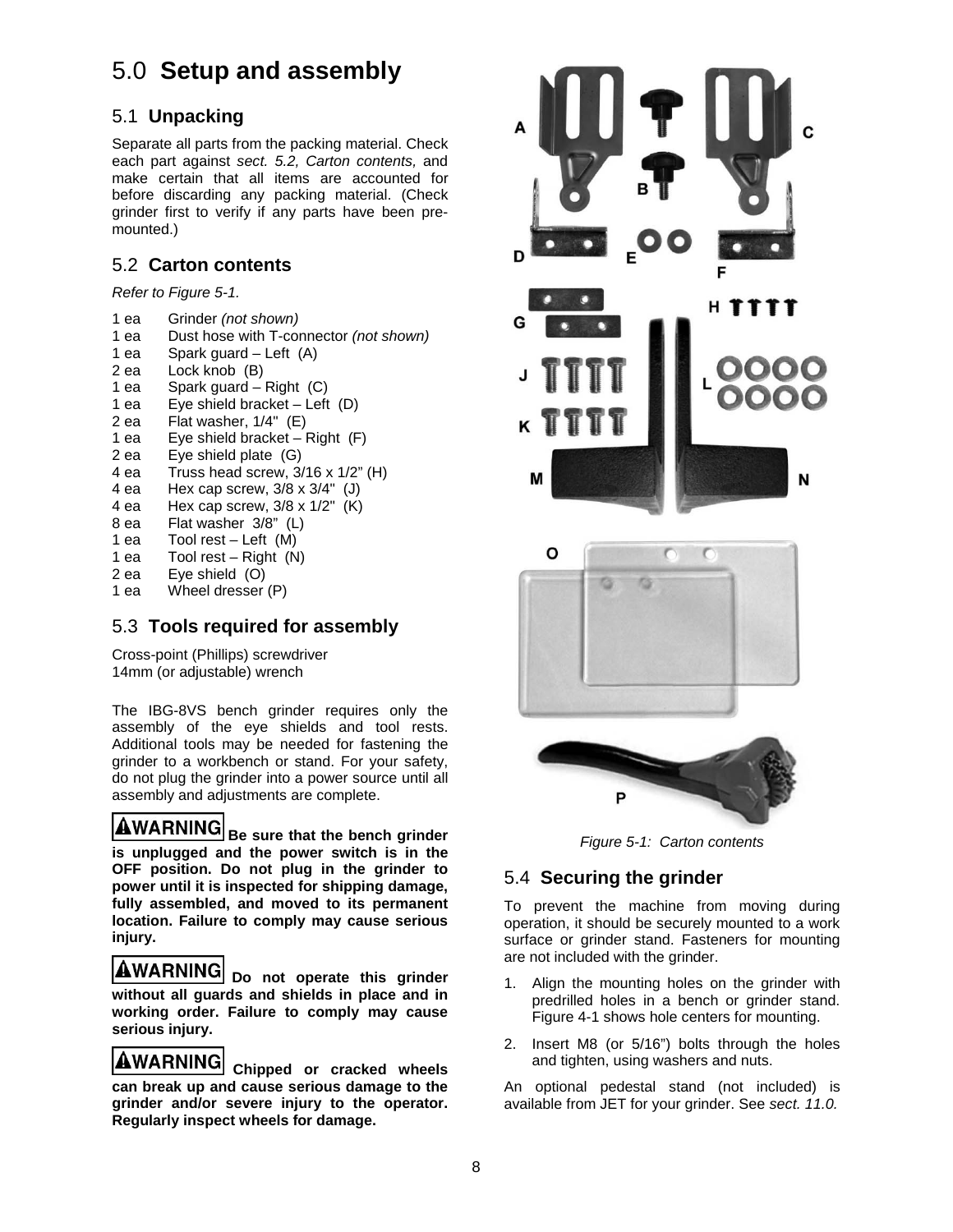**IMPORTANT:** The grinder's base plate contains ventilation holes for keeping the circuit board at an acceptable temperature. These holes should not be obstructed. If the rubber pads are removed for mounting to a table, allow an opening in the table below the grinder for air circulation. However, it is recommended the rubber pads be left on, as they allow air circulation as well as vibration dampening.

#### 5.5 **Assembling eye shield brackets to spark guards**

#### *Refer to Figure 5-2.*

**Note:** Spark guards (A) and eye shield brackets (D) are marked **L** for left side assembly and **R** for right side assembly.

- 1. Assemble the left spark guard and eye shield bracket using Figure 5-2 as a guide. Make sure spark guard and bracket are both marked **L**.
- 2. Install the right assembly in the same manner.



*Figure 5-2: brackets to spark guards* 

#### 5.6 **Installing spark guards/brackets**

*Refer to Figure 5-3.* 

- 1. Install the left spark guard and mounting bracket assembly to the left wheel housing with two 3/8 x 1/2" hex cap screws (K) and two 3/8" flat washers (L).
- 2. Install the right spark guard and mounting bracket in the same manner.
- 3. The spark guards  $(A<sub>1</sub>)$  should be adjusted to within 1/16" of the grinding wheel surface or other accessory being used. As the wheel wears down, the spark guards must be readjusted to maintain this 1/16" distance.

#### 5.7 **Eye shields**

*Refer to Figure 5-3.* 

The eye shields (O) are identical and will fit on either side of the grinder.

- 1. Insert two 3/16" x 1/2" truss head screws (H) through the bracket, eye shield (O), and plate (G) which contains threaded mounting holes.
- 2. Tighten the screws (H).

## 5.8 **Tool rests**

*Refer to Figure 5-3.* 

**Note:** There is a *left* and a *right* tool rest. Refer to Figure 5-3 for proper orientation.

- 1. Install the left tool rest (M) by inserting two 3/8" x 3/4" hex cap screws (J) through two 3/8" flat washers (L), through the tool rest (M), into the wheel housing.
- 2. Install the right tool rest in the same manner.
- 3. The tool rests should be adjusted to within 1/16" of the grinding wheel or other accessories being used. As the wheel wears down, the tool rest must be readjusted to maintain a 1/16" clearance.



*Figure 5-3: guards and tool rests* 

#### 5.9 **Dust hose**

#### *Refer to Figure 5-4.*

Slide the connector sleeves onto the T-fitting, and onto the flanges of the wheel guards, as shown. The T-connector has a 2-1/2" outside diameter port for attaching a dust collection system.



*Figure 5-4: dust hose*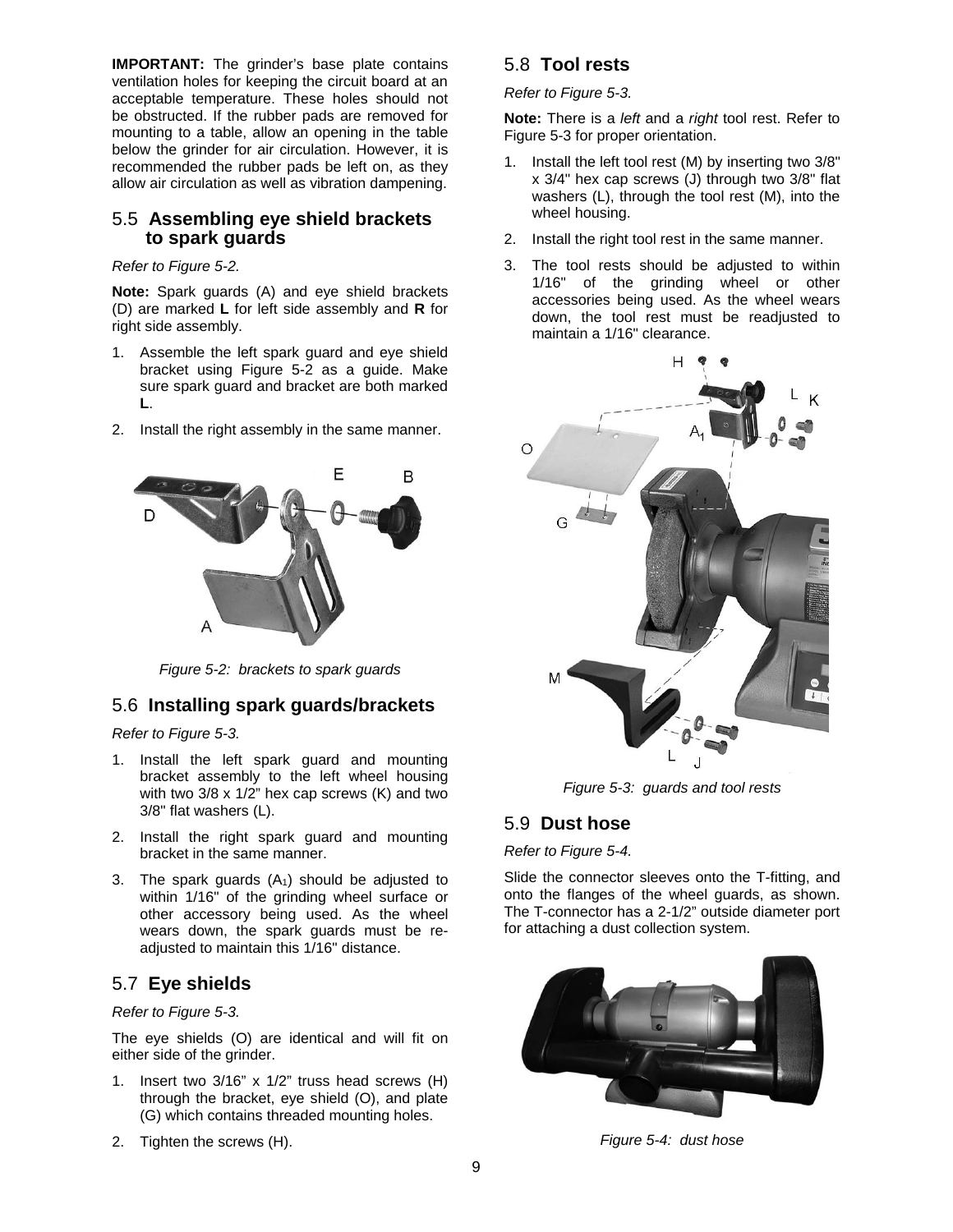# 6.0 **Electrical connections**

**AWARNING** Electrical connections should **be made by a qualified electrician in compliance with all relevant codes. This tool must be properly grounded.** 

The **IBG-8VS** Grinder is prewired for 115V single phase power, and is supplied with a plug designed for use on a circuit with a grounded outlet that looks like the one pictured in A, Figure 6-1. The grinder may be converted to 230V single phase power, see *sect. 6.3.* 

Before connecting to power source, be sure switch is in *off* position.

It is recommended that the grinder be connected to a 15-amp circuit with circuit breaker or fuse. If using fuses, they should be time-delay fuses marked "D". **Local codes take precedence over recommendations.** 



*Figure 6-1: plug configurations* 

### 6.1 **Grounding instructions**

#### *1. All Grounded, Cord-connected Tools:*

This tool must be grounded. In the event of a malfunction or breakdown, grounding provides a path of least resistance for electric current to reduce the risk of electric shock. This tool is equipped with an electric cord having an equipment-grounding conductor and a grounding plug. The plug must be plugged into a matching outlet that is properly installed and grounded in accordance with all local codes and ordinances.

Do not modify the plug provided - if it will not fit the outlet, have the proper outlet installed by a qualified electrician.

Improper connection of the equipment-grounding conductor can result in a risk of electric shock. The conductor with insulation having an outer surface that is green with or without yellow stripes is the equipment-grounding conductor. If repair or replacement of the electric cord or plug is necessary, do not connect the equipmentgrounding conductor to a live terminal.



 **Check with a qualified electrician or service pe**r**sonnel if the grounding instructions are not completely understood, or if in doubt as to whether the tool is properly grounded. Failure to comply may cause serious or fatal injury.**

Use only 3-wire extension cords that have 3-prong grounding plugs and 3-pole receptacles that accept the tool's plug.

Repair or replace damaged or worn cord immediately.

*2. Grounded, cord-connected tools intended for use on a supply circuit having a nominal rating less than 150 volts:* 

This tool is intended for use on a circuit that has an outlet that looks like the one illustrated in **A,** Figure 6-1. An adapter, shown in **B** and **C**, may be used to connect this plug to a 2-pole receptacle as shown in **B** if a properly grounded outlet is not available. The temporary adapter should be used only until a properly grounded outlet can be installed by a qualified electrician. *This adapter is not permitted in Canada.* The green-colored rigid ear, lug, and the like, extending from the adapter must be connected to a permanent ground such as a properly grounded outlet box.

*3. Grounded, cord-connected tools intended for use on a supply circuit having a nominal rating between 150 - 250 volts, inclusive:* 

This tool is intended for use on a circuit that has an outlet that looks like the one illustrated in **D,** Figure 6-1. A grounding plug may be installed, that looks like the plug illustrated in **D**; or the grinder may be "hard-wired" to a panel, provided there is a disconnect for the operator.

Make sure the tool is connected to an outlet having the same configuration as the plug. No adapter is available or should be used with this tool. If the tool must be reconnected for use on a different type of electric circuit, the reconnection should be made by qualified service personnel; and after reconnection, the tool should comply with all local codes and ordinances.

### 6.2 **Extension cords**

The use of extension cords is discouraged. Try to position equipment near the power source. If an extension cord becomes necessary, use only three-wire extension cords that have three-prong grounding type plugs and three-prong receptacles that accept the tool's plug. Replace or repair damaged or worn cord immediately.

Make sure your extension cord is good condition, and is heavy enough to carry the current your product will draw. An undersized cord will cause a drop in line voltage resulting in loss of power and overheating.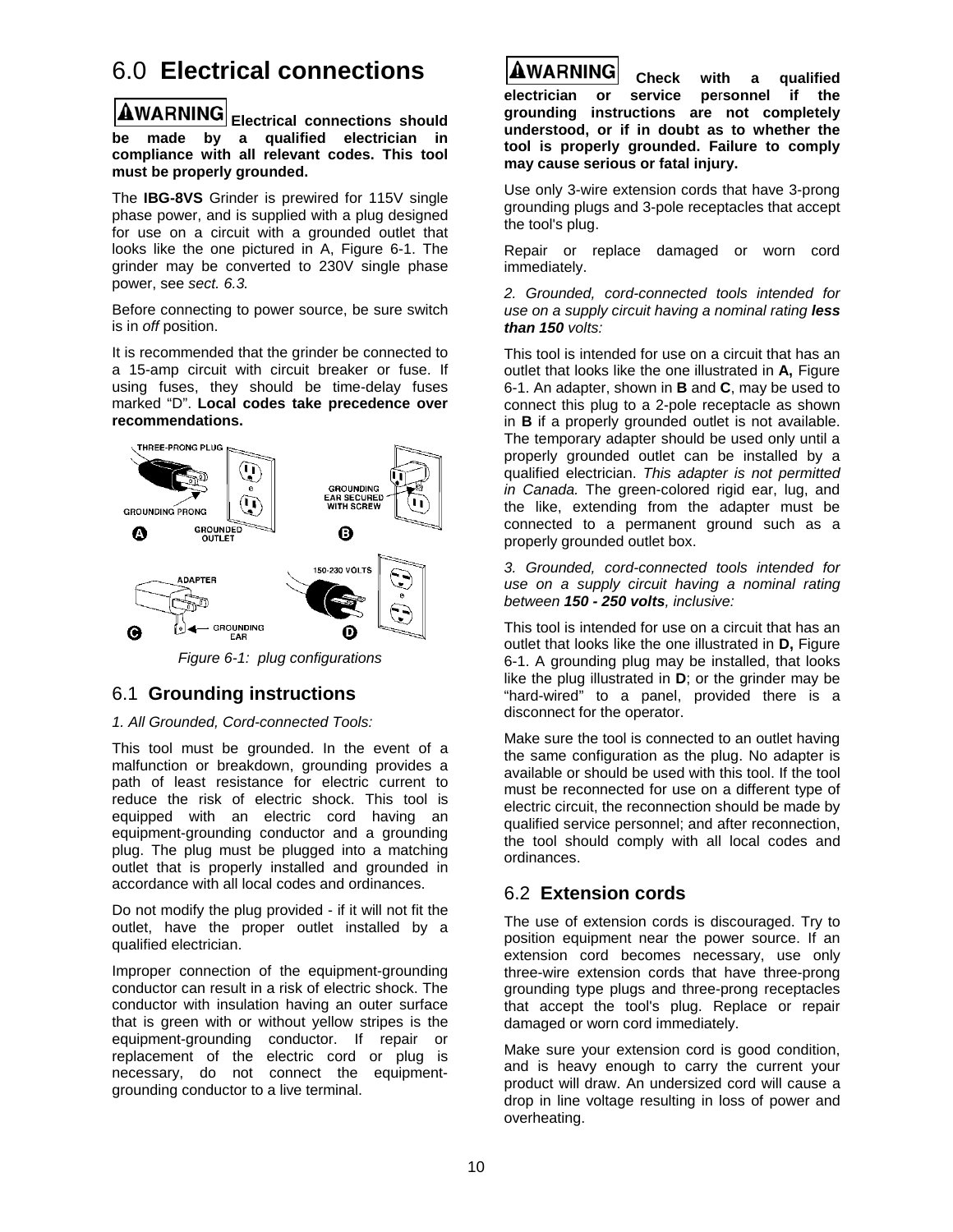Table 1 shows the correct size to use depending on cord length and nameplate ampere rating. If in doubt, use the next heavier gage. The smaller the gage number (AWG), the heavier the cord.

| Ampere<br>Rating |                   | <b>Volts</b> |          | Total length of<br>cord in feet |            |             |
|------------------|-------------------|--------------|----------|---------------------------------|------------|-------------|
| More             | Not<br>More       | 120<br>240   | 25<br>50 | 50<br>100                       | 100<br>200 | 150<br>300  |
| Than             | Than              |              | AWG      |                                 |            |             |
| ი                | 6                 |              | 18       | 16                              | 16         | 14          |
| 6                | 10                |              | 18       | 16                              | 14         | 12          |
| 10               | $12 \overline{ }$ |              | 16       | 16                              | 14         | 12          |
| 12               | 16                |              | 14       | 12                              | <b>Not</b> | Recommended |



#### 6.3 **Voltage conversion**

To change voltage input to 230-volt on the IBG-8VS Grinder, remove existing plug from grinder cable and attach a UL/CSA listed plug designed for 230V power.

# 7.0 **Operation**

 **Always use approved safety glasses or face shield while operating grinder. Failure to comply may cause serious injury.** 

A bench grinder is designed for hand-grinding operations such as sharpening chisels, screwdrivers, drill bits, removing excess metal, and smoothing metal surfaces.

A *Medium Grain Abrasive Grinding Wheel* is suitable for rough grinding where a considerable amount of metal must be removed or when obtaining a smooth finish is not important.

A *Fine Grain Abrasive Grinding Wheel* should be used for sharpening tools or grinding to close size tolerances because it removes metal more gradually for precision grinding and achieves a smoother finish.

## 7.1 **Operating controls**

Press on/off button on keypad (Figure 7-1) to start or stop. Press any of the numbered buttons to start machine at the designated speed. Press arrow buttons to change rotation speed in 100 RPM increments.

The digital readout displays RPM (revolutions per minute), and will flash briefly during start up and speed adjustments.

The grinder will automatically shut off after 10 minutes of inactivity.

## ACAUTION

**When OFF button is pushed, the wheels may take a few moments to completely stop.** 

Note: After extended operation, the grinder housing may be warm to the touch.



*Figure 7-1: keypad* 

## 7.2 **Precautions**

- 1. Before starting the grinder, turn the wheels by hand to verify that they are clear of obstructions and turn freely. The tool rests and spark guards should not touch the wheel.
- 2. Keep tool rests and spark guards to within 1/16" of the grinding wheel.
- 3. Turn on the grinder and allow it to reach full running speed before starting to grind.
- 4. Adjust the eye shields as needed.
- 5. Keep a steady, moderate pressure on the workpiece and keep it moving at an even pace for smooth grinding. Pressing too hard overheats the motor and prematurely wears the grinding wheels. Note the original bevel angle on the item to be sharpened and try to maintain the same shape. The grinding wheel should rotate into the object being sharpened.
- 6. If grinding a narrow workpiece, slide it laterally across the width of the wheel. Using the full width of the wheel will help prevent a groove forming at one place on the wheel.
- 7. Keep a water pot filled with water and dip your work into it regularly to prevent overheating. Overheating can weaken metals. Do not apply water directly to the grinding wheels.
- 8. Do not use the side of the grinding wheel; this puts dangerous stress on the wheel.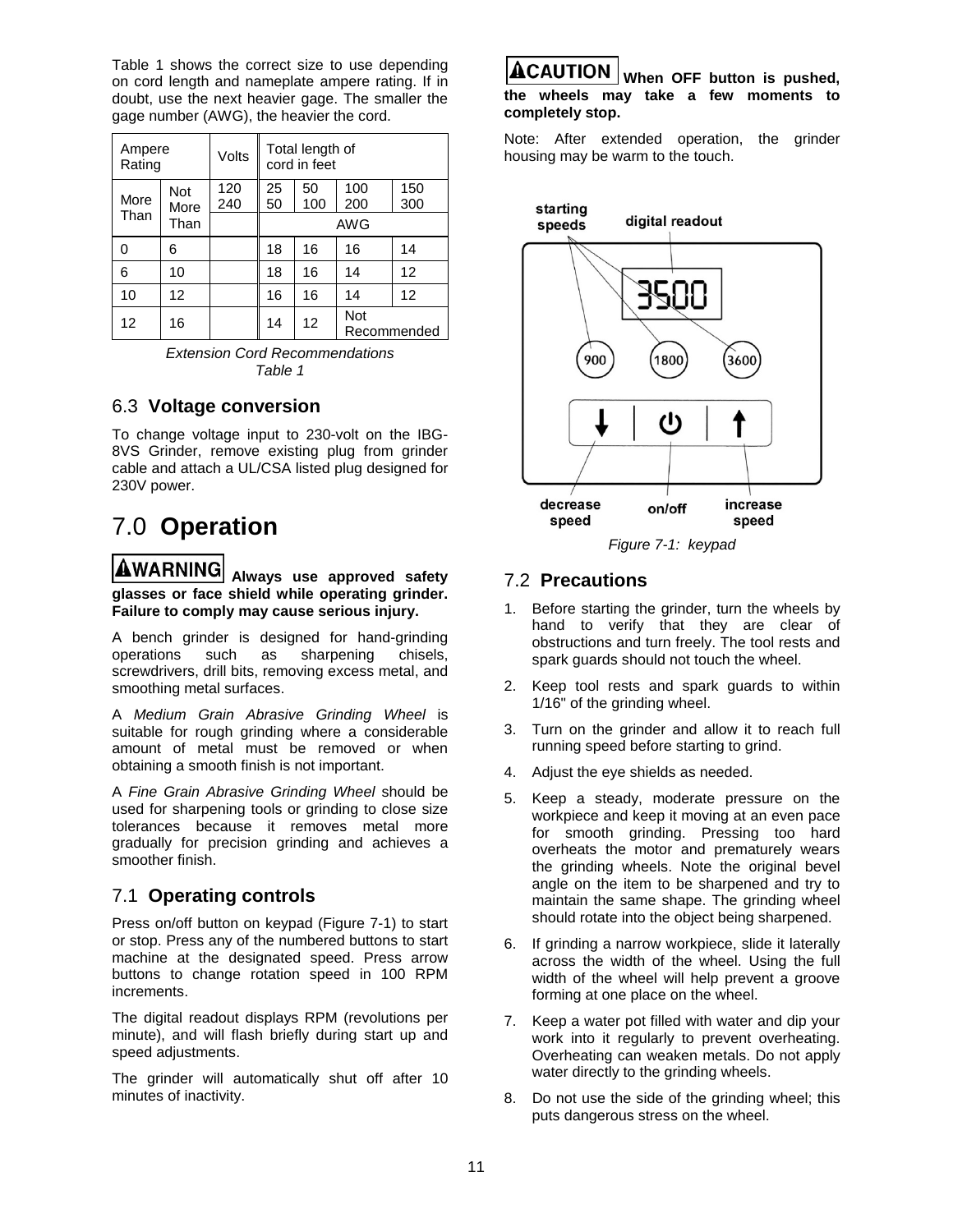9. When the wheel becomes loaded or dull, use an approved grinding wheel dresser and dress the wheel face.

# 8.0 **Adjustments**

### 8.1 **Eye shield tilt adjustment**

- 1. Loosen lock knob (A<sub>1</sub>, Figure 8-1).
- 2. Adjust eye shield  $(A<sub>2</sub>)$  to the desired tilt angle.
- 3. Tighten lock knob.



*Figure 8-1: eye shield adjustment* 

### 8.2 **Spark guard**

As the wheel wears down, the spark guards must be re-adjusted to maintain a 1/16" distance.

*Refer to Figure 8-1.* 

- 1. Loosen two hex cap screws  $(B_1)$  with a 14mm wrench.
- 2. Slide the spark guard  $(B_2)$  to  $1/16$ " distance from the grinding wheel surface.
- 3. Tighten screws (B<sub>1</sub>).

#### 8.3 **Tool rest**

As the wheel wears down, the tool rests must be re-adjusted to maintain a 1/16" distance.

*Refer to Figure 8-1.* 

- 1. Loosen two hex cap screws  $(C_1)$  with a 14mm wrench.
- 2. Slide the tool rest  $(C_2)$  to a distance of  $1/16"$ from the grinding wheel.
- 3. Tighten screws  $(C_1)$ .

## 9.0 **User-maintenance**

For safety, turn the switch to OFF and remove plug from the power source outlet before adjusting and maintaining the bench grinder or buffer. If the power cord is worn, cut or damaged in any way, have it replaced immediately.

## 9.1 **Ring test**

Before replacing a grinding wheel, perform this simple test on the replacement wheel:

- 1. Loop a piece of string through the grinding wheel hole and suspend the wheel by holding up the string.
- 2. Tap the wheel with a piece of scrap wood or a wooden dowel.
- 3. A good wheel will "ring"; a defective wheel will "thud". Discard any wheel that does not "ring".

An internal defect may not be apparent by visual inspection alone. The ring test may identify an internal crack or void.

### 9.2 **Care of grinding wheels**

In normal use, grinding wheels may become cracked, grooved, rounded at the edges, chipped, out of true or loaded with foreign material.

Cracked wheels should be replaced IMMEDIATELY. The other conditions can be remedied with a dressing tool. New wheels sometimes require dressing to make them round. See *sect. 9.5.*

## 9.3 **Changing wheels**

The JET IBG-8VS bench grinder comes equipped with general purpose grinding wheels. Wheels vary according to types of abrasive, hardness, grit size, and structure. Contact your local distributor for the proper grinding wheel or wire wheel brush for your application.

If you replace a wheel, obtain one with a safe rated speed at least as high as the *NO LOAD RPM*  marked on the grinder's nameplate. Table 2 shows correct dimensions for the replacement wheel.

| Model          | Wheel<br><b>Diameter</b> | <b>Maximum</b><br>Width | <b>Center</b><br>Hole |
|----------------|--------------------------|-------------------------|-----------------------|
| <b>IBG-8VS</b> | יא                       | 1 "                     | 5/8"                  |
| Table 2        |                          |                         |                       |

Your bench grinder will accept most polishing and buffing wheels available at dealers and hardware stores.

#### AWARNING  **The use of any other accessory is not recommended and may result in serious injury!**

To change a wheel *(see Figure 9-1)*:

- 1. Disconnect grinder from power source.
- 2. Loosen spark guard (B) and tool rest (C) and move them away from the wheel.
- 3. Remove wheel guard using a cross-point or flathead screwdriver.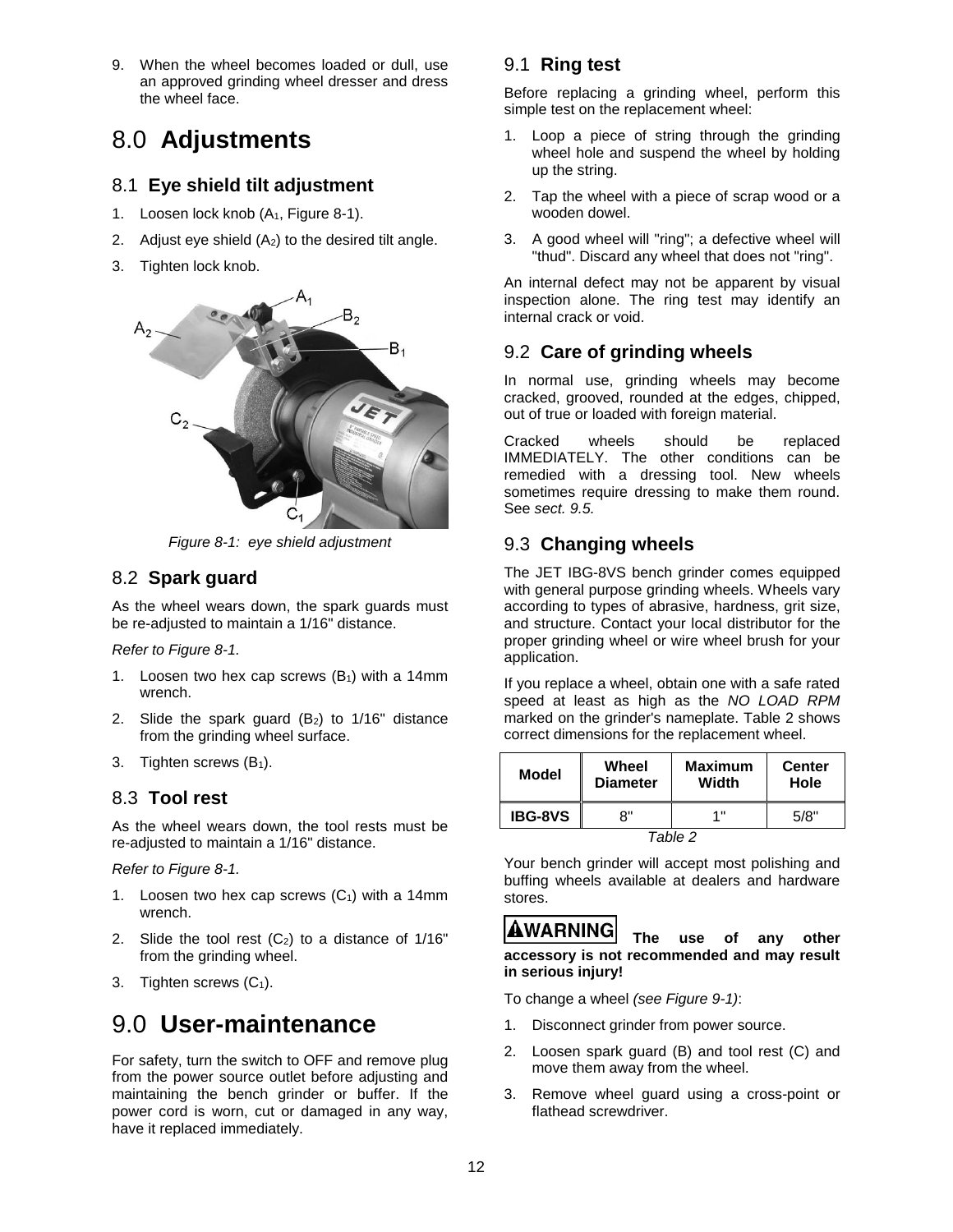4. Stabilize wheel by holding opposite wheel firmly, or placing a wood wedge between wheel and tool rest.



*Figure 9-1: wheel replacement* 

5. Unscrew arbor nut (D) with a wrench.

**Note**: Turn the nut on the right-hand wheel *counterclockwise* to loosen. Turn the nut on the left-hand wheel *clockwise* to loosen.

- 6. Remove outer flange (E), wheel (F), and inner flange.
- 7. Clean flanges. Check the flanges to make sure they are flat. Wheel flanges that are not flat will cause the wheel to wobble.
- 8. Inspect the new grinding wheel and perform a "ring test". Do not install a damaged wheel.
- 9. Install inner flange, wheel (F), outer flange (E) and nut (D) on the shaft. Tighten nut.

**ACAUTION Do not overtighten nut; this may cause the wheel to crack. Maximum safe torque on nut is 20 lbf•ft (270 kgf•cm).**

10. Reinstall guard cover. Adjust spark guards and tool rests to 1/16" clearance from wheel.

### 9.4 **Wheel balancing**

With the grinder **unplugged from the power source**, and arbor nuts snugged down, rotate wheels by hand and observe their motion.

A grinding wheel has proper balance when:

- 1. The wheel's outside face spins true and round; that is, its circumference rotates concentric to the arbor.
- 2. There is no side-to-side wobble.

The operator who takes time to patiently perform needed adjustments will be rewarded by wheels running true, and accurate grinding of work pieces.

#### 9.4.1 **Adjusting concentricity**

If the outside face is not rotating concentric to arbor, try shifting the wheel closer to arbor centerline before tightening the nut.

Another method of achieving concentricity is the use of a wheel dresser. "Dressing" is the removal of the current layer of abrasive to expose a fresh surface. A wheel dresser is also used to "true" a wheel; that is, to make the grinding surface parallel to the tool rest, so the entire wheel face presents an even surface to the work piece. Proper use of a wheel dresser will eliminate high spots and result in concentric rotation about the arbor, as well as minimize vibration. See *sect. 9.5*.

#### 9.4.2 **Correcting side-to-side wobble**

The IBG-8VS Grinder has large, machined flanges, making wobble unlikely if a good quality grinding wheel is used. Should a wheel exhibit need for adjustment:

- 1. Loosen nut and rotate the outer flange a little. Snug the nut and spin the wheel by hand to check.
- 2. If wobble still exists, continue repeating step 1, rotating outer flange incrementally in the same direction. See Figure 9-2. Make sure to keep the wheel in the same position each time.



*Figure 9-2: wheel balancing* 

- 3. If complete rotation of outer flange has proved ineffective, remove nut, outer flange, and wheel (keep wheel in same orientation by placing a pencil mark on it somewhere for reference). Then rotate inner flange about 90° and repeat the above steps for the outer flange.
- 4. Continue this combination of flange movements until the wobble is eliminated.

If required, a shim made of paper or card stock may be placed between flange and wheel side.

NOTE: Very slight wobble may still exist at spin-up and spin-down, but will not affect normal speed operation.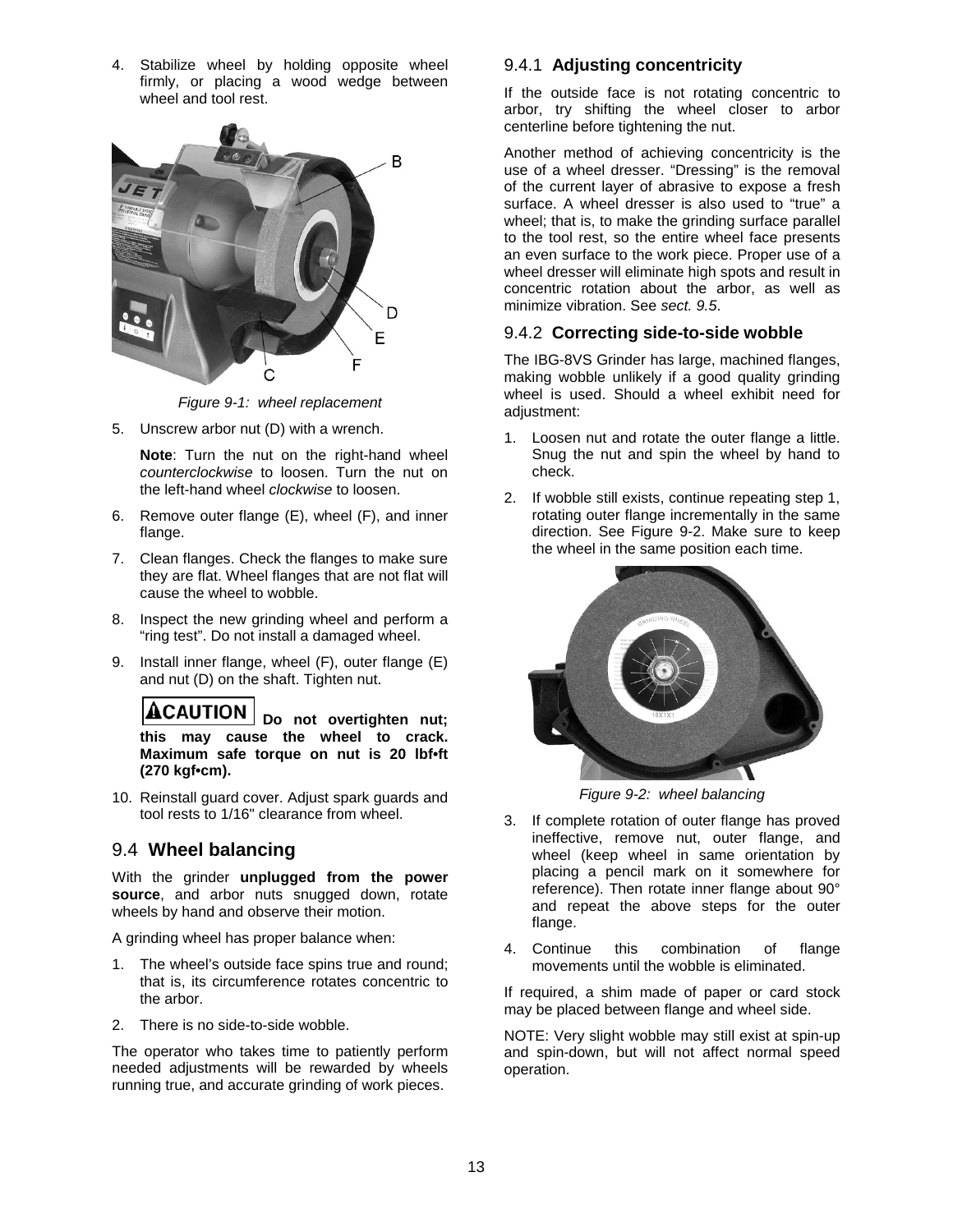### 9.5 **Dressing the wheels**

Below is a general procedure for dressing a grinding wheel.

## **AWARNING**

**Use safety glasses or face shield during dressing operations.**

- 1. Back off the tool rest enough to allow the dresser to hook over its inside edge (Figure 9- 3). Tighten tool rest in position.
- 2. Turn on grinder and allow it to reach operating speed.
- 3. Set the wheel dresser on the rest and bring it into contact with the wheel by raising its handle. Hold the dresser firmly.

**Note:** If sparks appear, increase the pressure of the dresser discs against the wheel.

- 4. Move the dresser evenly left and right across the wheel face until the wheel looks clean and is square to the tool rest.
- 5. Remove the dresser, and adjust the tool rest to 1/16" away from the newly dressed wheel.



*Figure 9-3: wheel dressing*

#### 9.6 **Wire wheel brushes**

Wire brushing provides a fast way to remove rust scale, burrs, and paint from metal. Use coarse wire brushes for hard cleaning jobs. Use fine wire brushes for polishing and finish work. When the brush tips become dull, reverse the brush on the grinder.

## 9.7 **Cleaning**

## **ACAUTION**

**Metal shavings may still be hot from recent grinding operations. Make sure shavings and debris are cold before cleaning the grinder.** 

Brush all shavings from the motor housing, tool rests, and wheel guards. Check grinding wheels for cracks and chips. Replace if damaged.

## **ACAUTION**

**Avoid use of the following cleaning chemicals or solvents: gasoline, carbon tetrachloride, chlorinated solvents, ammonia and household detergents containing ammonia.** 

#### 9.8 **Lubrication**

All motor bearings are permanently lubricated and sealed at the factory and require no additional lubrication.

### 9.9 **Additional servicing**

Any additional servicing on the grinder should be performed by an authorized service representative.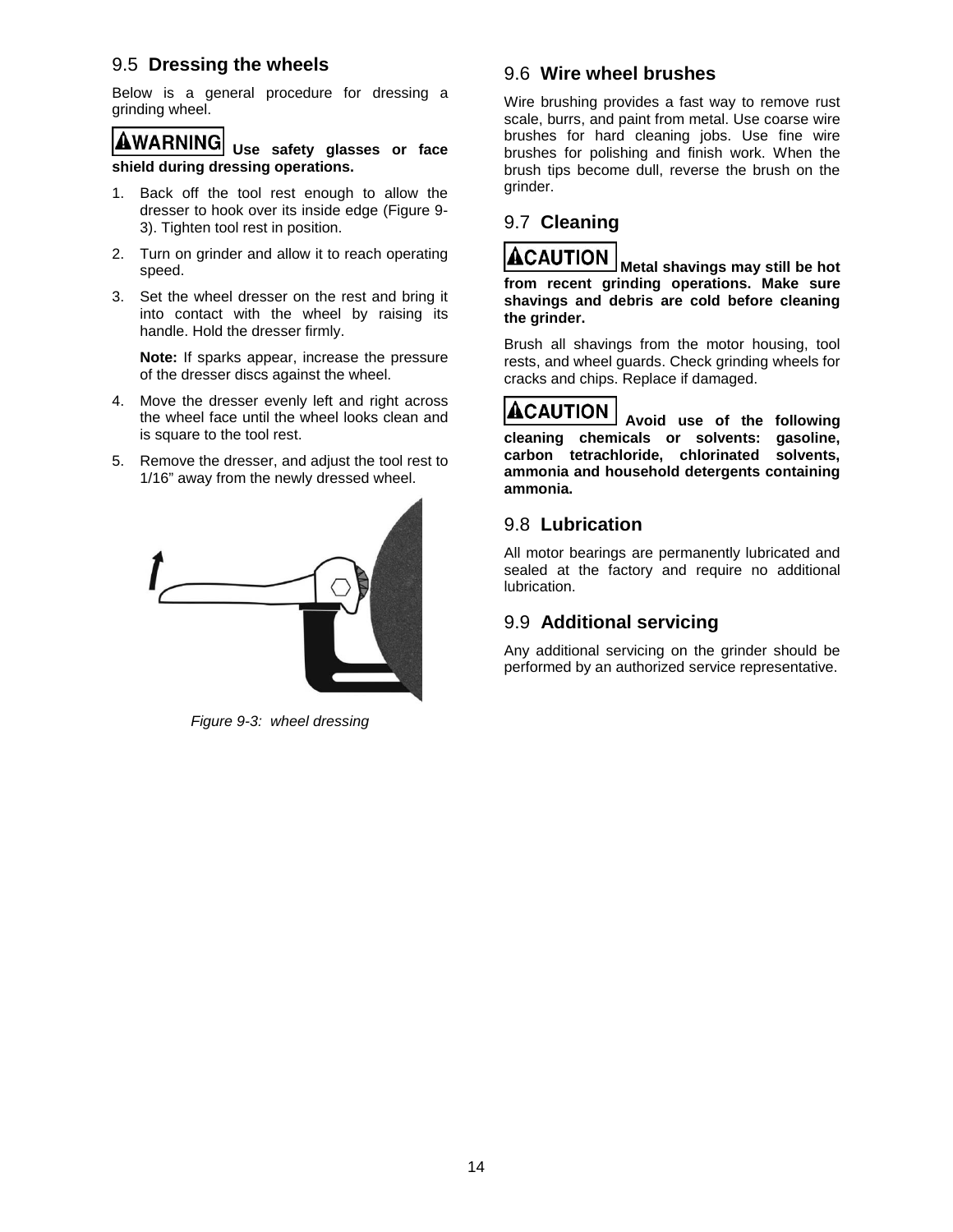# 10.0 **Troubleshooting IBG-8VS Bench Grinder**

## 10.1 **General electrical and mechanical problems**

*Table 3* 

| Symptom                                         | <b>Possible Cause</b>                                    | <b>Correction</b> *                                                                                       |  |
|-------------------------------------------------|----------------------------------------------------------|-----------------------------------------------------------------------------------------------------------|--|
| Motor will not start.                           | Not connected to power source.                           | Verify that plug is properly inserted into<br>receptacle.                                                 |  |
|                                                 | Motor cord cut or abraded.                               | Replace with new cord.                                                                                    |  |
|                                                 | Wheels cannot rotate because of<br>obstruction.          | Unplug and turn wheel by hand to ensure<br>free movement. Restart.                                        |  |
|                                                 | Plug on cord is faulty.                                  | Replace with new plug.                                                                                    |  |
|                                                 | Low line voltage.                                        | Check power line for proper voltage.                                                                      |  |
|                                                 | Fuse blown or circuit breaker open.                      | Re-set. May be too many machines on<br>one line.                                                          |  |
|                                                 | Faulty switch.                                           | Replace switch.                                                                                           |  |
|                                                 | Open circuit in motor or loose<br>connection.            | Inspect all lead connections on motor for<br>loose or open connections.                                   |  |
|                                                 | Motor faulty, or inverter PCB fault.                     | Contact JET technical service.                                                                            |  |
| Motor will not start;<br>fuses blow or circuit  | Too many electrical machines<br>running on same circuit. | Turn off other machines and try again.                                                                    |  |
| breakers trip.<br>Incorrect fuse.               |                                                          | Use time-delay fuse, or go to circuit with<br>higher rated fuse or breaker.                               |  |
|                                                 | Wheels cannot rotate because of<br>obstruction.          | Unplug and turn grinding wheel by hand to<br>ensure free movement. Clear any<br>obstructions and restart. |  |
|                                                 | Undersized extension cord.                               | Use correct size extension cord.                                                                          |  |
|                                                 | Short circuit in line cord or plug.                      | Inspect cord or plug for damaged<br>insulation and shorted wires.                                         |  |
| Short circuit in motor or loose<br>connections. |                                                          | Inspect all connections on motor for loose<br>or shorted terminals or worn insulation.                    |  |
| Motor fails to develop                          | Low line voltage.                                        | Check power line for proper voltage.                                                                      |  |
| full power.                                     | Faulty motor or capacitor                                | Contact JET technical service.                                                                            |  |
| Motor overheats.                                | Motor overloaded.                                        | Reduce pressure against wheel. Make<br>sure grit size is appropriate for the job.                         |  |
| Motor stalls, resulting<br>in blown fuses or    | Motor overloaded.                                        | Reduce load on motor; do not press so<br>hard.                                                            |  |
| tripped circuit.                                | Capacitor failure.                                       | Contact JET technical service.                                                                            |  |
|                                                 | Short circuit in motor or loose<br>connections.          | Inspect connections on motor for loose or<br>shorted terminals or worn insulation.                        |  |
|                                                 | Low voltage.                                             | Correct the low voltage conditions.                                                                       |  |
|                                                 | Incorrect fuses or circuit breakers in<br>power line.    | Install correct fuses or breakers.                                                                        |  |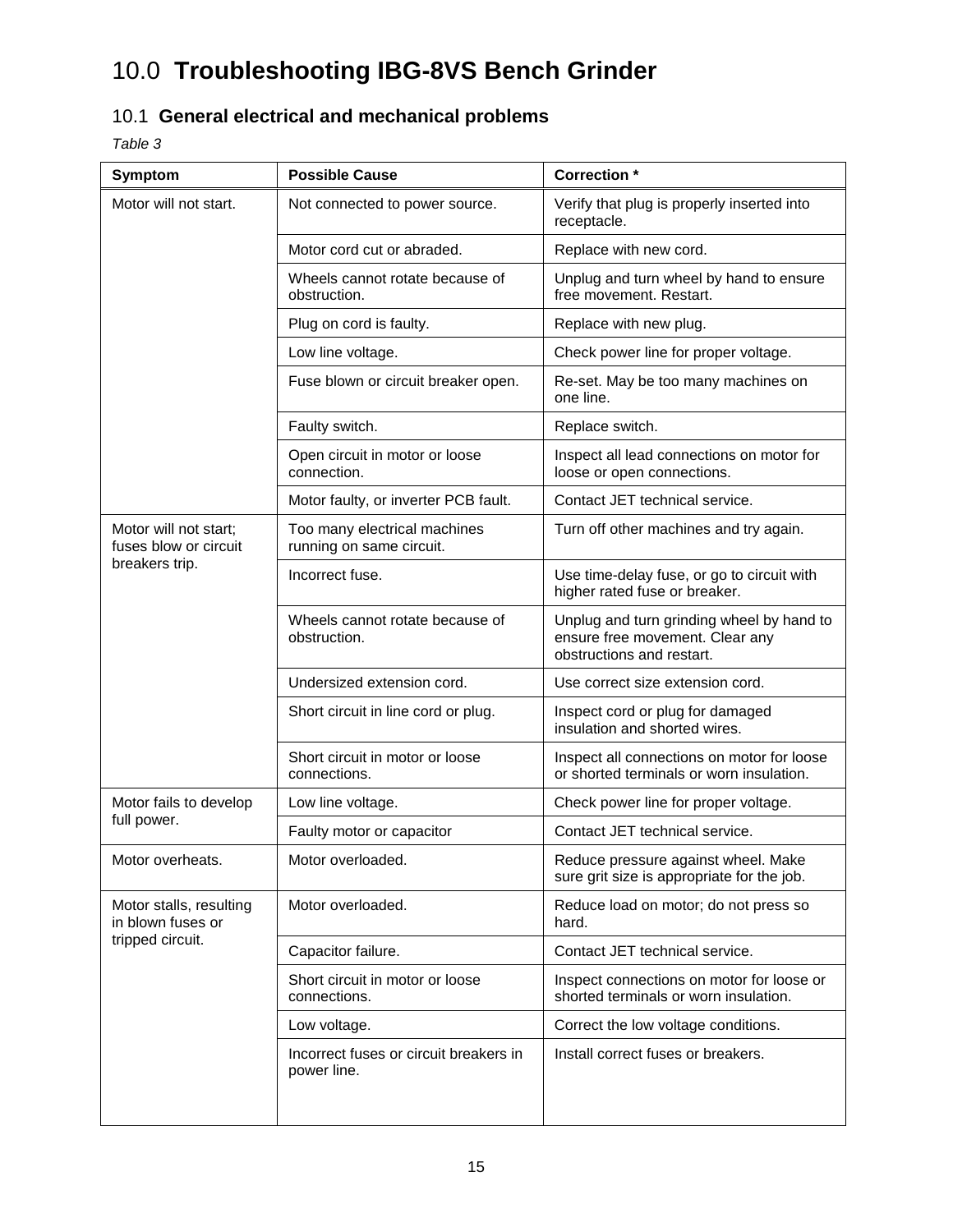| Symptom                                      | <b>Possible Cause</b>                                                                    | Correction *                                                              |  |
|----------------------------------------------|------------------------------------------------------------------------------------------|---------------------------------------------------------------------------|--|
| Motor slows.                                 | Motor overloaded.                                                                        | Reduce load to motor; do not press so<br>hard.                            |  |
|                                              | Low line voltage.                                                                        | Check power line for proper voltage.                                      |  |
|                                              | Loose connections.                                                                       | Inspect connections.                                                      |  |
| Frequent fuse or circuit<br>breaker failure. | Motor overload.                                                                          | Reduce load to motor; do not press so<br>hard.                            |  |
|                                              | Electrical circuit overload; too many<br>electrical machines running on same<br>circuit. | Turn off other machines and try again.                                    |  |
|                                              | Incorrect fuse or circuit breaker                                                        | Have electrician upgrade service to outlet.                               |  |
| Excessive vibration.                         | Wheel(s) out of balance; wobbling or<br>not rotating concentric to arbor.                | Dress wheel or replace it. Adjust wobble<br>by rotating flange as needed. |  |
|                                              | Improper mounting.                                                                       | Secure machine firmly to bench or stand.                                  |  |

## 10.2 **Digital readout error codes**

Table 4

| <b>Message</b>  | <b>Possible Cause</b>                                                                             | Correction *                                                                                                                              |
|-----------------|---------------------------------------------------------------------------------------------------|-------------------------------------------------------------------------------------------------------------------------------------------|
| OCL             | Internal electronic overload has been tripped.                                                    | Do not overload motor; reduce pressure of<br>workpiece against wheels.                                                                    |
| OH              | IGBT protection activated.                                                                        | Inspect wire connections to U/V/W for possible<br>short circuits. Verify that motor rating<br>corresponds to AC motor drive output power. |
| <b>OE</b>       | Excessive input voltage (exceeds AC driver<br>limits).                                            | Use correct voltage.                                                                                                                      |
| LE <sub>1</sub> | Low voltage; AC motor driver detects that DC<br>bus voltage has fallen below minimum<br>threshold | Make sure input voltage falls within range of AC<br>motor input voltage range. Check for abnormal<br>load in motor.                       |
| LP1             | Low input voltage (below AC driver limits)                                                        | Use correct voltage.                                                                                                                      |

\* **WARNING:** Some corrections may required a qualified electrician.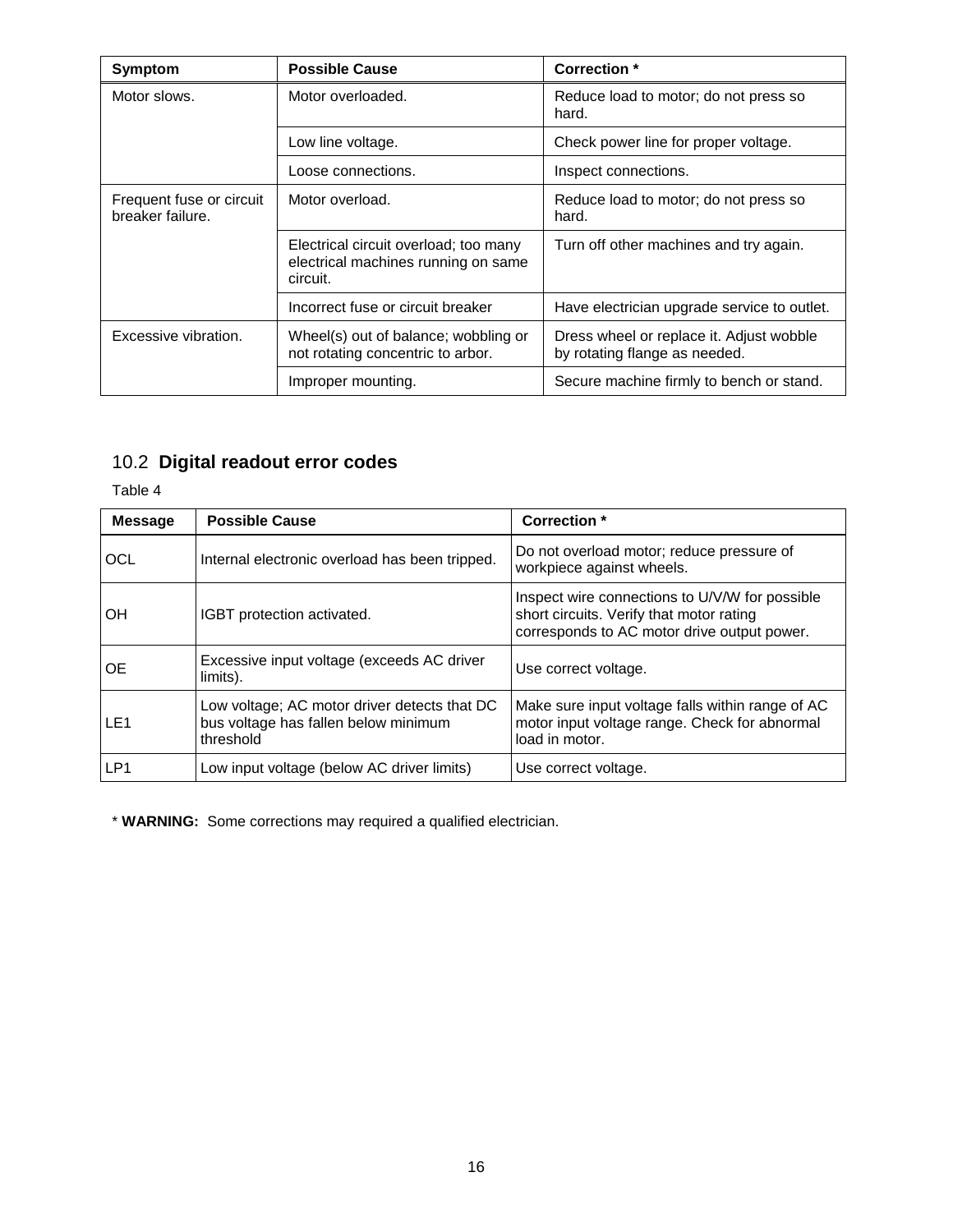# 11.0 **Optional accessories**

These accessory items, purchased separately, are available for your JET bench grinder or buffer. Contact your dealer to order, or call JET at the phone number on the cover.



The following accessories are for using Grinder with the JET #414800 (JDCS-505) Dust Collection Stand:

**414825** Reducer, 3 in. to 2.5 in.

**414811** 0.6M Hose, Heat Resistant, ø2.5 x 24.4 in.

# 12.0 **Replacement Parts**

Replacement parts are listed on the following pages. To order parts or reach our service department, call 1- 800-274-6848 Monday through Friday, 8:00 a.m. to 5:00 p.m. CST. Having the Model Number and Serial Number of your machine available when you call will allow us to serve you quickly and accurately.

Non-proprietary parts, such as fasteners, can be found at local hardware stores, or may be ordered from JET. Some parts are shown for reference only, and may not be available individually.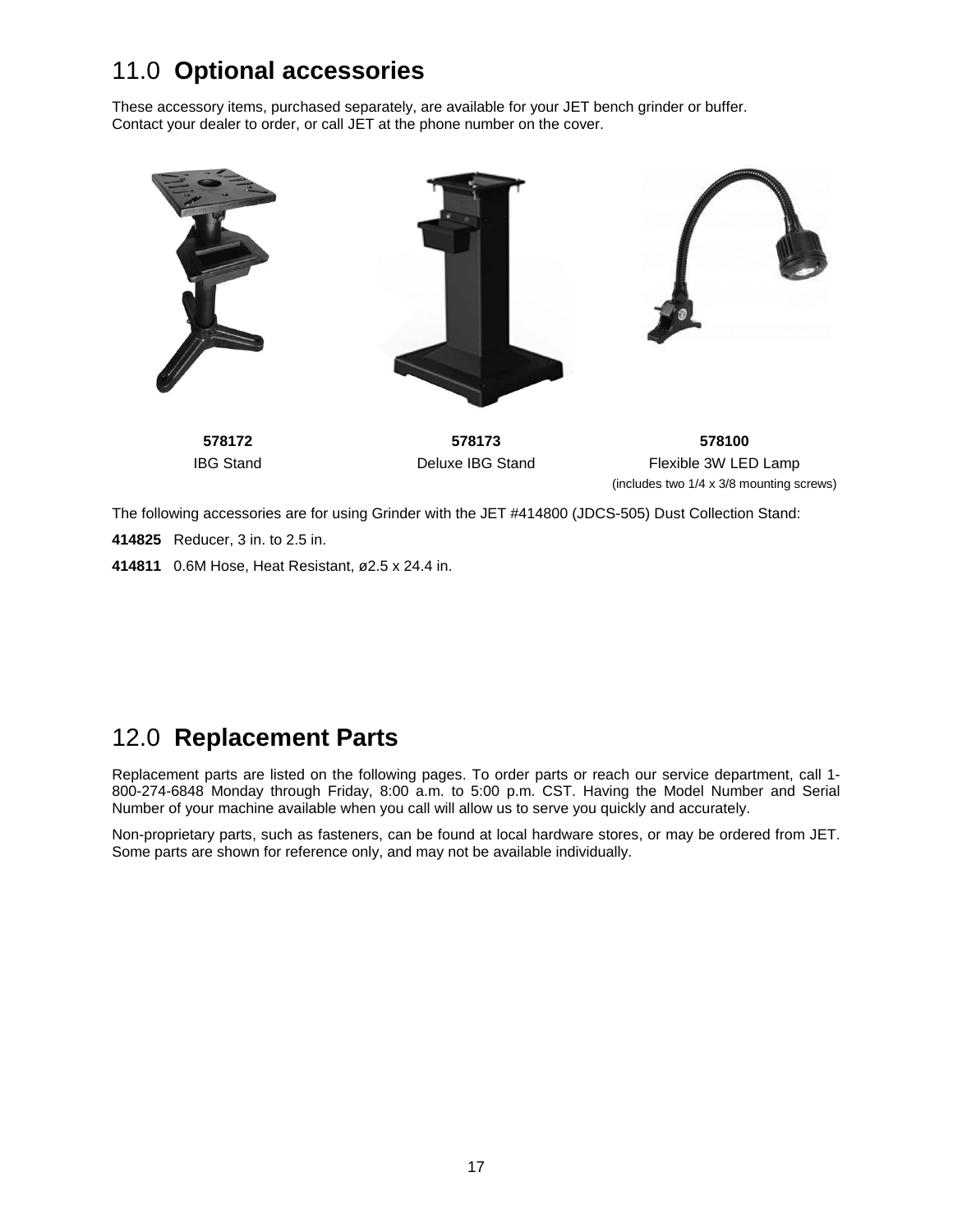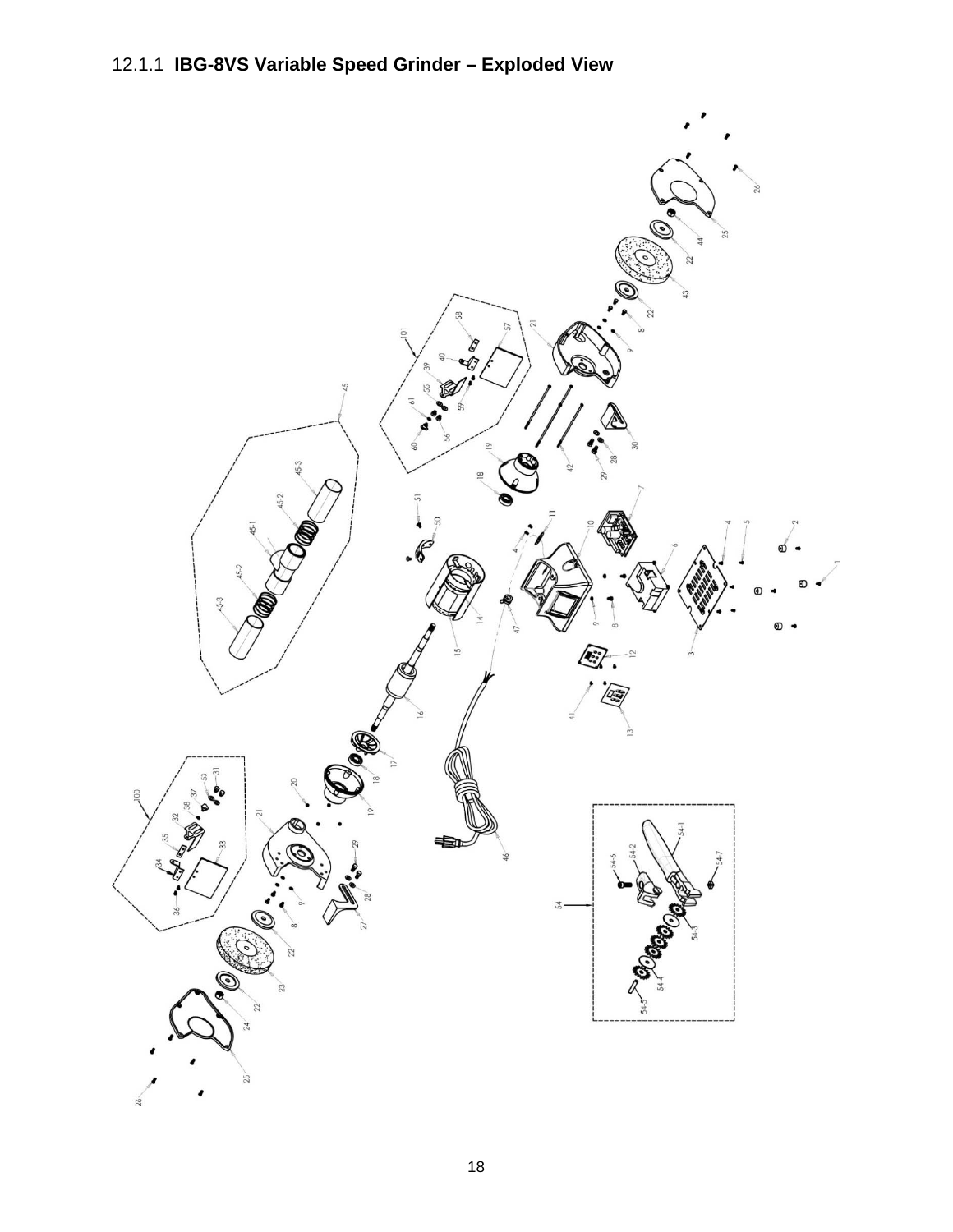# 12.1.2 IBG-8VS Variable Speed Grinder - Parts List

| Index No. Part No. | <b>Description</b>                                            | <b>Size</b> | Qty |
|--------------------|---------------------------------------------------------------|-------------|-----|
|                    |                                                               |             |     |
|                    |                                                               |             |     |
|                    |                                                               |             |     |
|                    |                                                               |             |     |
|                    | 5  F011289  Truss Head Phillips Tap Screw#8x1/2"  4           |             |     |
|                    |                                                               |             |     |
|                    |                                                               |             |     |
|                    |                                                               |             |     |
|                    |                                                               |             |     |
|                    |                                                               |             |     |
|                    |                                                               |             |     |
|                    |                                                               |             |     |
|                    |                                                               |             |     |
|                    |                                                               |             |     |
|                    |                                                               |             |     |
|                    |                                                               |             |     |
|                    |                                                               |             |     |
|                    |                                                               |             |     |
|                    |                                                               |             |     |
|                    |                                                               |             |     |
|                    |                                                               |             |     |
|                    |                                                               |             |     |
|                    |                                                               |             |     |
|                    |                                                               |             |     |
|                    |                                                               |             |     |
|                    |                                                               |             |     |
|                    |                                                               |             |     |
|                    |                                                               |             |     |
|                    |                                                               |             |     |
|                    |                                                               |             |     |
|                    |                                                               |             |     |
|                    |                                                               |             |     |
|                    |                                                               |             |     |
|                    |                                                               |             |     |
|                    |                                                               |             |     |
|                    |                                                               |             |     |
|                    |                                                               |             |     |
|                    |                                                               |             |     |
|                    |                                                               |             |     |
|                    |                                                               |             |     |
|                    |                                                               |             |     |
|                    |                                                               |             |     |
|                    | 44 IBG8-44  Hex Nut (Right Hand Thread)  5/8"-11UNC  1        |             |     |
|                    |                                                               |             |     |
|                    |                                                               |             |     |
|                    |                                                               |             |     |
|                    |                                                               |             |     |
|                    |                                                               |             |     |
|                    |                                                               |             |     |
|                    | 51 F000296  Flat Hd Phillips Machine Screw  1/4"-20 x 3/8"  2 |             |     |
|                    |                                                               |             |     |
|                    |                                                               |             |     |
|                    |                                                               |             |     |
|                    |                                                               |             |     |
|                    |                                                               |             |     |
|                    |                                                               |             |     |
|                    |                                                               |             |     |
|                    |                                                               |             |     |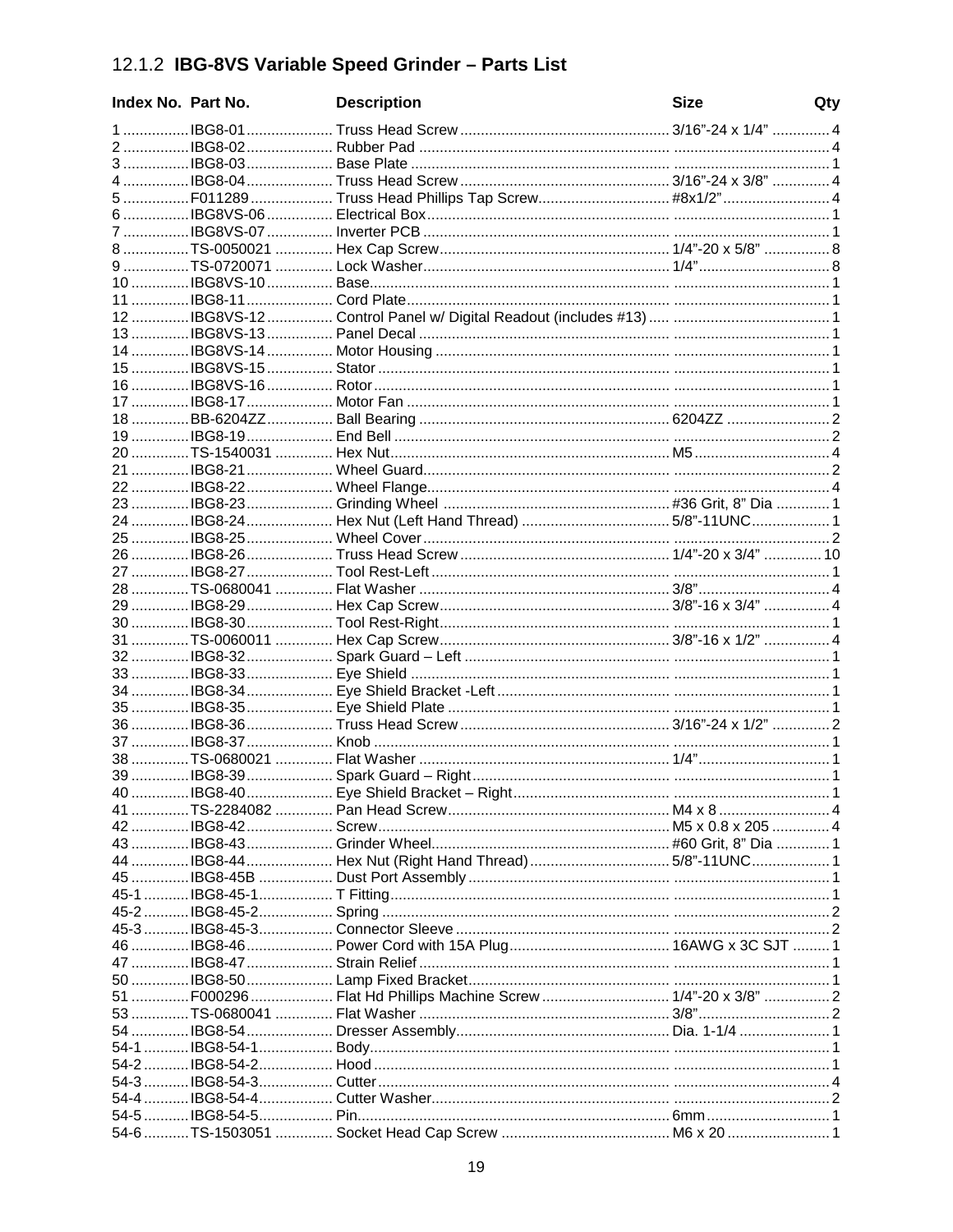| Index No Part No | <b>Description</b> | <b>Size</b> | Qty |
|------------------|--------------------|-------------|-----|
|                  |                    |             |     |
|                  |                    |             |     |
|                  |                    |             |     |
|                  |                    |             |     |
|                  |                    |             |     |
|                  |                    |             |     |
|                  |                    |             |     |
|                  |                    |             |     |
|                  |                    |             |     |
|                  |                    |             |     |
|                  |                    |             |     |
|                  |                    |             |     |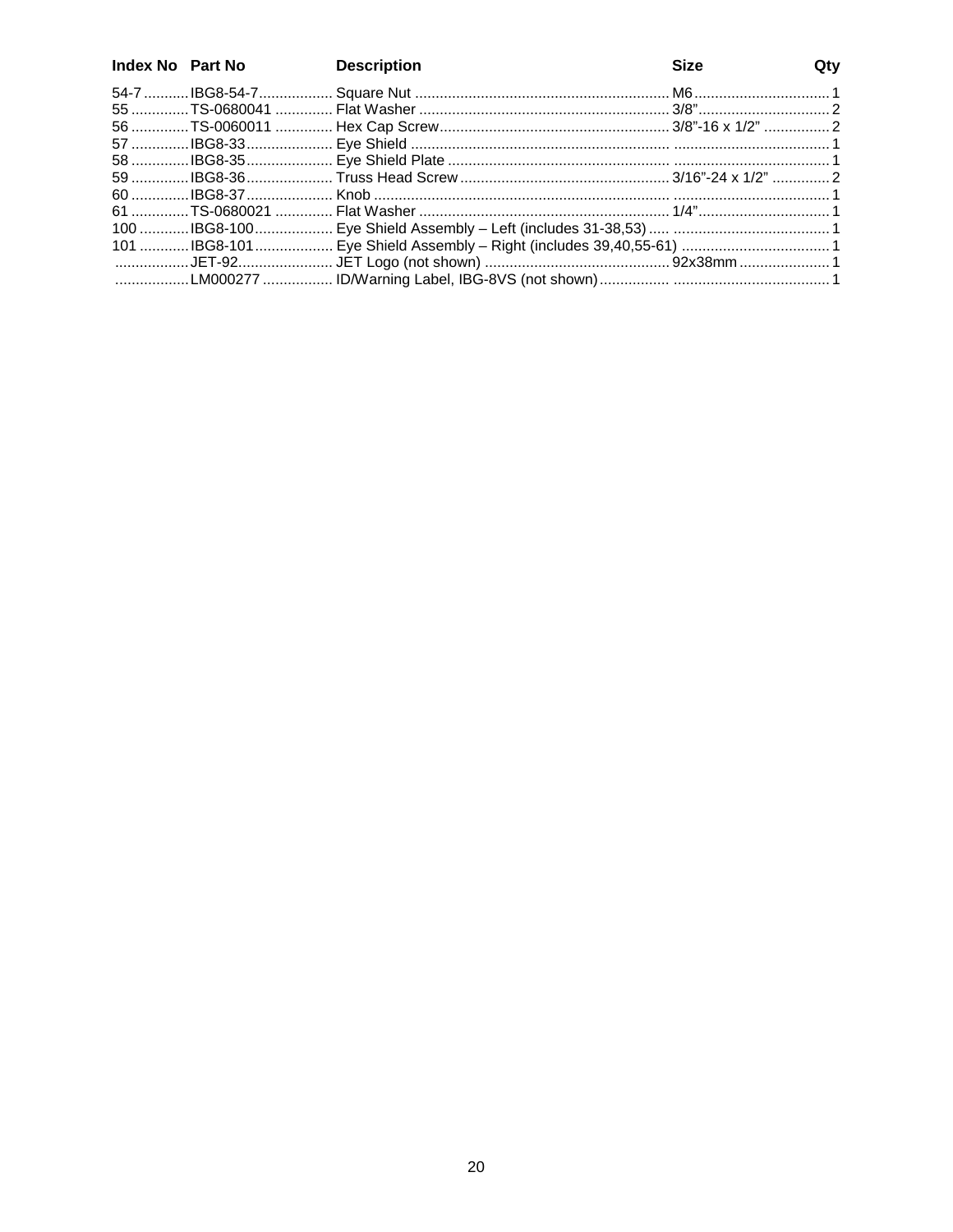# 12.2.1 IBG-Stand Assembly (OPTIONAL) - Exploded View



## 12.2.2 IBG-Stand Assembly (OPTIONAL) - Parts List

| Index No. Part No. | <b>Description</b>                                                       | <b>Size</b> | Qty |
|--------------------|--------------------------------------------------------------------------|-------------|-----|
|                    |                                                                          |             |     |
|                    |                                                                          |             |     |
|                    |                                                                          |             |     |
|                    |                                                                          |             |     |
|                    |                                                                          |             |     |
|                    |                                                                          |             |     |
|                    |                                                                          |             |     |
|                    |                                                                          |             |     |
|                    |                                                                          |             |     |
|                    | 9 TS-1505041  Socket Head Cap Screw  M10 X 30  6                         |             |     |
|                    |                                                                          |             |     |
|                    |                                                                          |             |     |
|                    |                                                                          |             |     |
|                    | 13 …………… TS-1540061 …………… Hex Nut………………………………………………………… M8……………………………… 4 |             |     |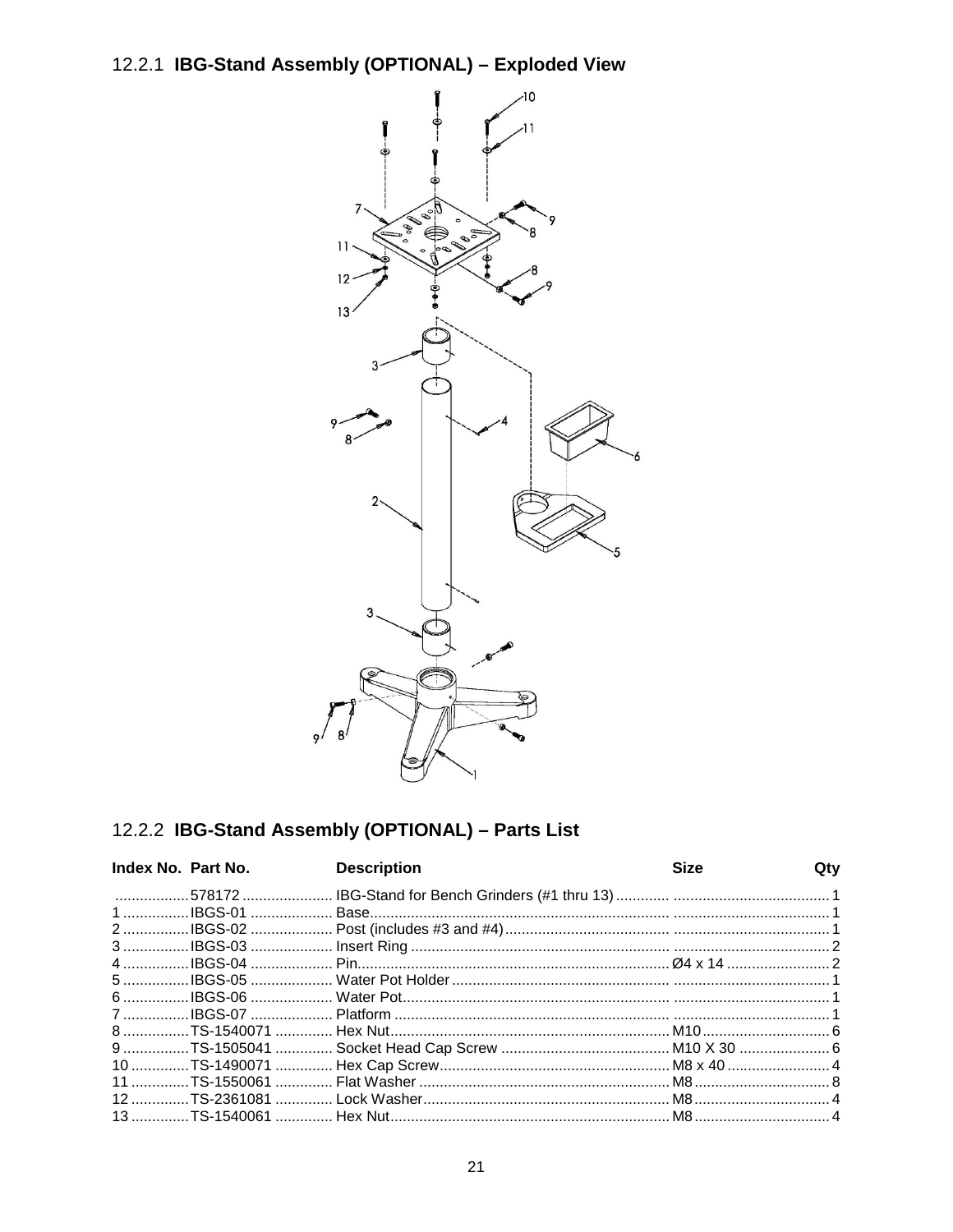# 12.3.1 DBG-Stand Assembly (OPTIONAL) - Exploded View



## 12.3.2 DBG-Stand Assembly (OPTIONAL) - Parts List

| Index No. Part No. | <b>Description</b> | <b>Size</b> | Qty |
|--------------------|--------------------|-------------|-----|
|                    |                    |             |     |
|                    |                    |             |     |
|                    |                    |             |     |
|                    |                    |             |     |
|                    |                    |             |     |
|                    |                    |             |     |
|                    |                    |             |     |
|                    |                    |             |     |
|                    |                    |             |     |
|                    |                    |             |     |
|                    |                    |             |     |
|                    |                    |             |     |
|                    |                    |             |     |
|                    |                    |             |     |
|                    |                    |             |     |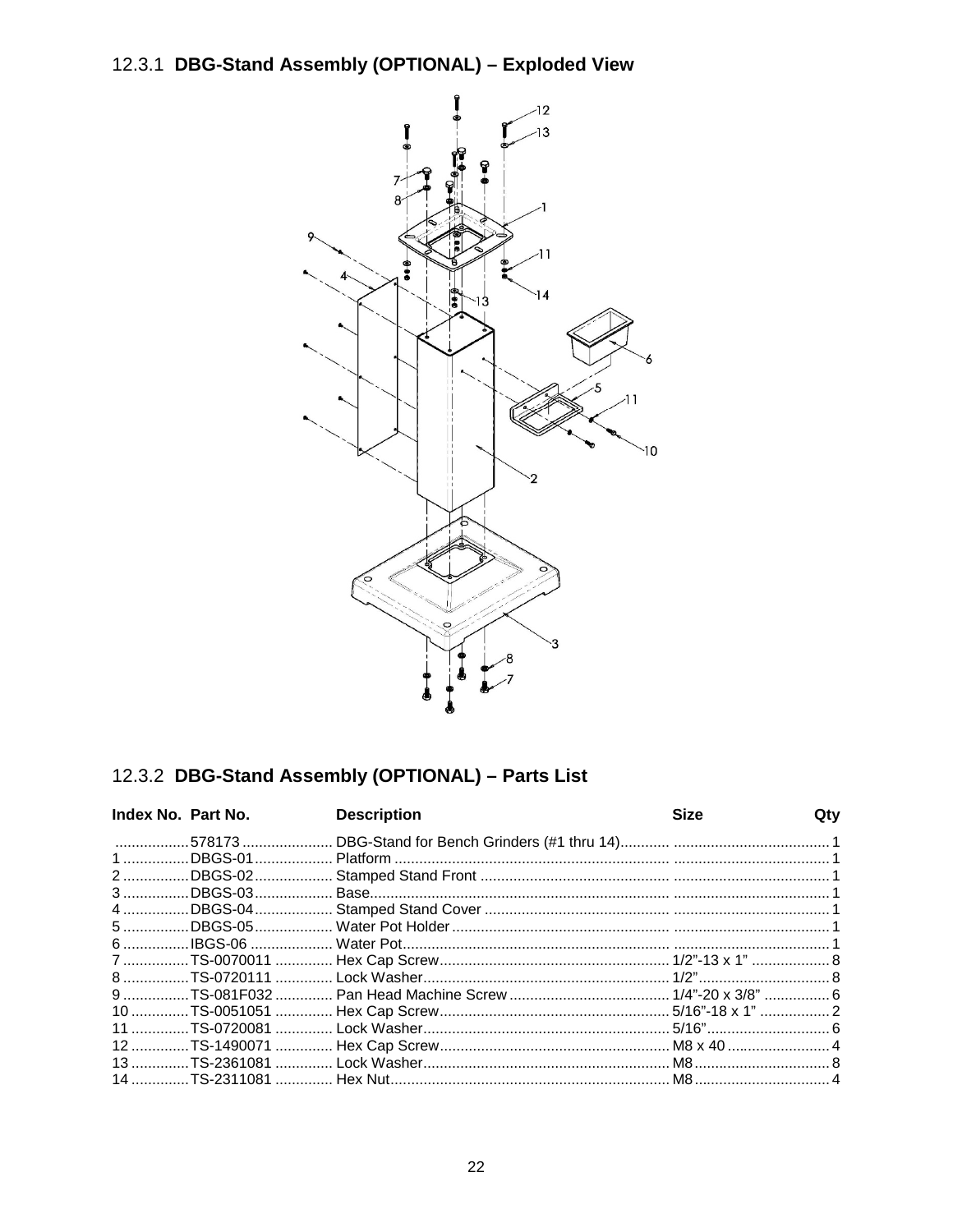# 13.0 Electrical Connections - IBG-8VS Grinder